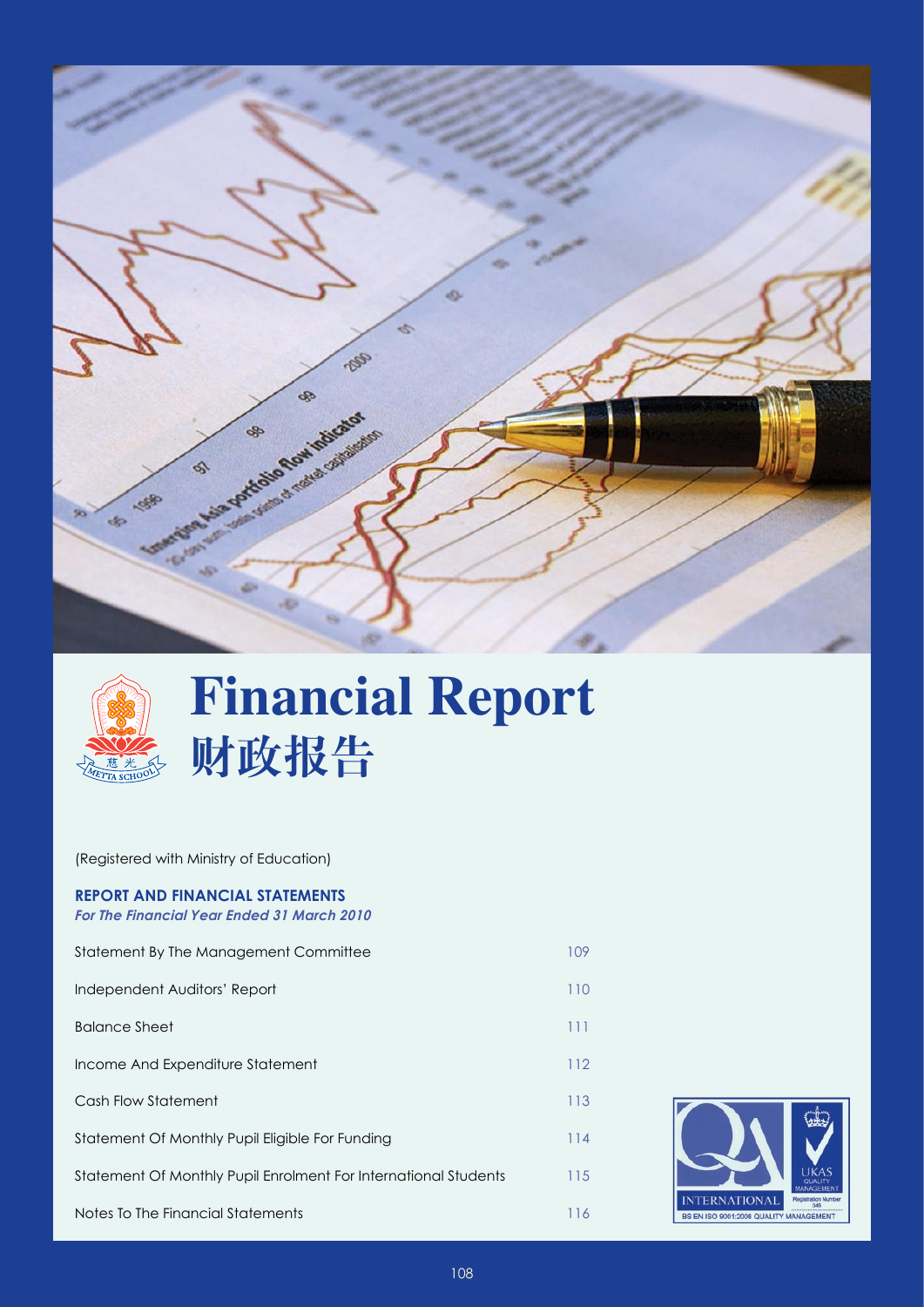# **Statement By The Management Committee**

In our opinion, the accompanying balance sheet, income and expenditure statement, cash flow statement, statement of monthly pupil enrolment eligible for funding and statement of monthly pupil enrolment for international students together with the notes, as set out on pages 116 to 127 are drawn up in accordance with the provisions of the Singapore Financial Reporting Standards so as to give a true and fair view of the state of affairs of METTA SCHOOL as at 31 March 2010 and of the results for the financial year ended on that date.

On behalf of the Management Committee

Yong Soo Cheng **Lim Yew Si** 

23 July 2010

Principal **Honorary Treasurer**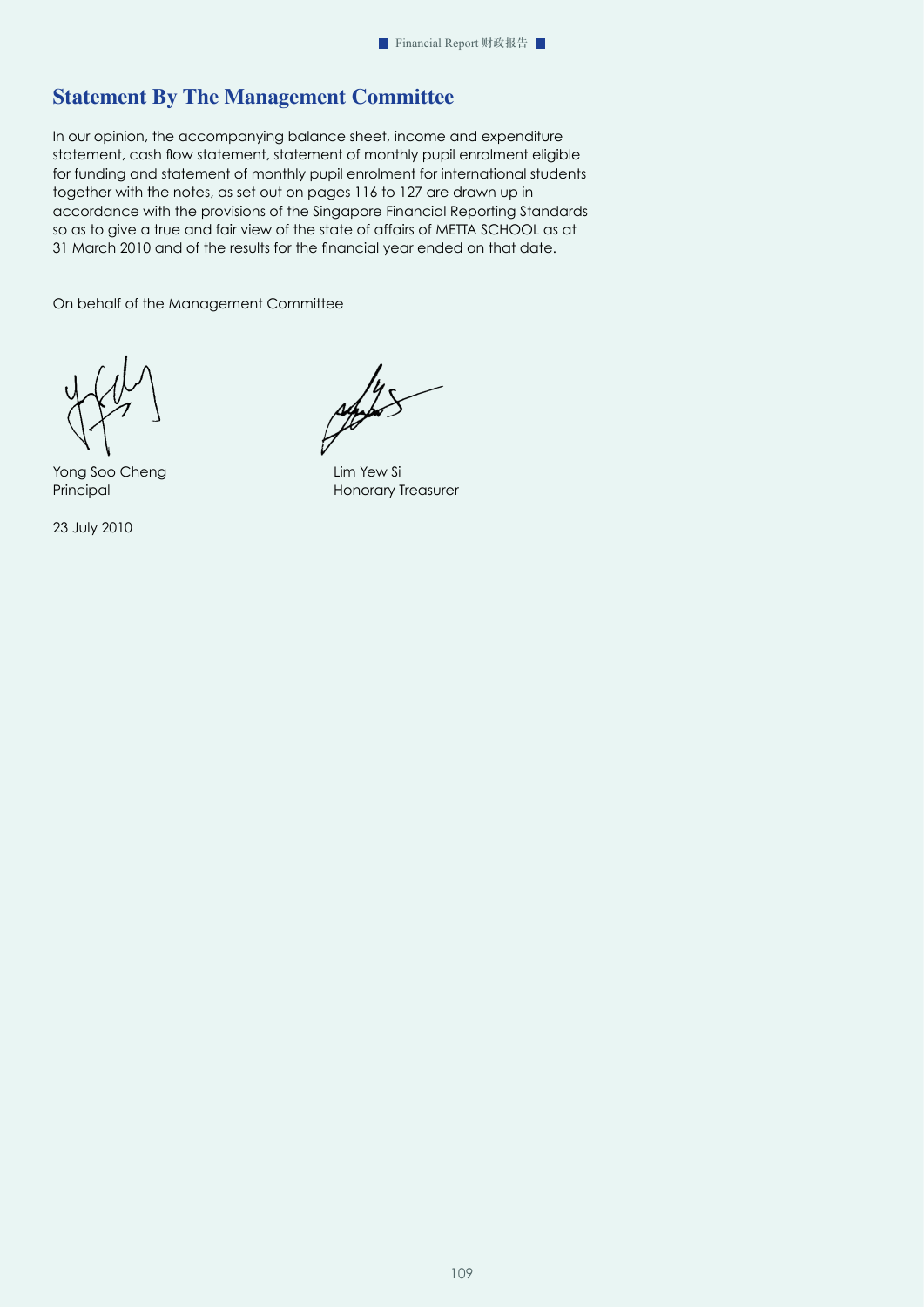# **Independent Auditors' Report To The Management Committee Of Metta School**

We have audited the accompanying balance sheet as at 31 March 2010, the income and expenditure, cash flow statement, statement of monthly pupil eligible for funding and statement of monthly pupil enrolment for international students for the financial year then ended. These financial statements are the responsibility of management of Metta School (The School). Our responsibility is to express an opinion on the financial statements based on our audit.

We conducted our audit in accordance with Singapore Standards on Auditing. Those standards require that we plan and perform the audit to obtain reasonable assurance about whether the financial statements are free of material misstatement. An audit includes examining, on a test basis, evidence supporting the amounts and disclosures in the financial statements. An audit also includes assessing the accounting principles used and significant estimates made by management as well as evaluating the overall financial statement presentation. We believe that our audit provides a reasonable basis for our opinion.

In our opinion,

- (a) the financial statements are properly drawn up in accordance with Singapore Financial Reporting Standards and so as to give a true and fair view of the state of affairs of the School as at 31 March 2010 and of the income and expenditure and cash flows of the School for the financial year ended on that date; and
- (b) the accounting and other records have been properly kept in accordance to the Rules and Regulations issued by the Ministry of Education and National Council of Social Services, as well as of any agreement signed with the Ministry of Education.

During the course of our audit, nothing has come to our attention that caused us to believe that during the financial year:

- (i) the receipt, expenditure and investment of monies; and
- (ii) the acquisition and disposal of assets by the School;

have not been carried out in accordance with the Rules and Regulations issued by the Ministry of Education and the National Council of Social Services, as well as of any agreement signed with the Ministry of Education; nor that

(iii) the donations and other receipts of the School were not used for approved projects and the purposes intended.

Will

Helmi Talib & Co Public Accountants and Certified Public Accountants

**Singapore** 23 July 2010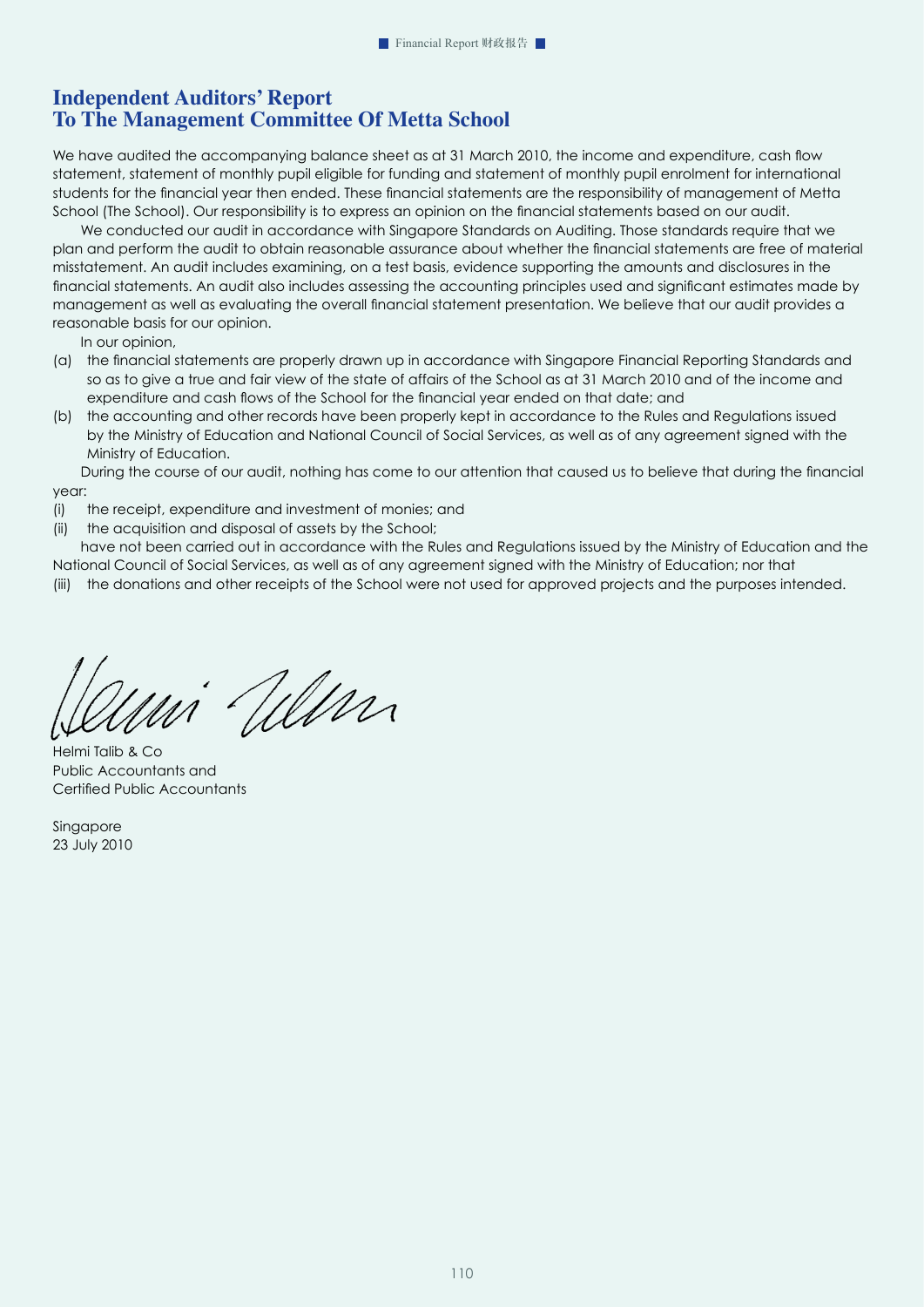# **Balance Sheet**

*As at 31 March 2010* 

|                                                            | <b>Note</b>    | 2010       | 2009           |
|------------------------------------------------------------|----------------|------------|----------------|
| <b>ASSETS</b>                                              |                | \$         | $\mathfrak{P}$ |
|                                                            |                |            |                |
| <b>Non-current assets</b><br>Property, plant and equipment | 5              | 7,543,258  | 7,682,934      |
| <b>Current assets</b>                                      |                |            |                |
| Inventories                                                | $\overline{6}$ | 157        | 218            |
| Receivables                                                | 7              | 116,268    | 112,776        |
| Cash and cash equivalents                                  | 8              | 8,540,277  | 5,840,561      |
| <b>Total current assets</b>                                |                | 8,656,702  | 5,953,555      |
|                                                            |                |            |                |
| Less:                                                      |                |            |                |
| <b>Current liabilities</b>                                 |                |            |                |
| Deferrred capital grants                                   | 9              | 57,059     | 48,069         |
| Payables                                                   | 10             | 167,698    | 126,282        |
| <b>Total current liabilities</b>                           |                | 224,757    | 174,351        |
| <b>Net current assets</b>                                  |                | 8,431,945  | 5,779,204      |
| <b>Non-current liabilities</b>                             |                |            |                |
| Deferrred capital grants                                   | 9              | 57,173     | 18,553         |
|                                                            |                |            |                |
| <b>NET ASSETS</b>                                          |                | 15,918,030 | 13,443,585     |
| Represented by:                                            |                |            |                |
| <b>FUNDS</b>                                               |                |            |                |
| Accumulated fund                                           | 11             | 5,621,013  | 4,305,569      |
| Project reserves                                           | 12             | 8,840      | 28,844         |
| School building fund                                       | 13             | 7,317,591  | 7,479,856      |
| Staff training vote                                        | 14             | 172,997    | 137,215        |
| Opportunity fund                                           | 15             | 10,971     | 5,453          |
| Sinking fund                                               | 16             | 1,286,089  | 748,549        |
| Student assistance fund                                    | 17             | 604,651    | 380,920        |
| Curriculum Enhancement fund                                | 18             | 1,159      |                |
| Project fund                                               | 19             | 894,719    | 357,179        |
| <b>TOTAL FUNDS</b>                                         |                | 15,918,030 | 13,443,585     |

*The accompanying notes form an integral part of the financial statements*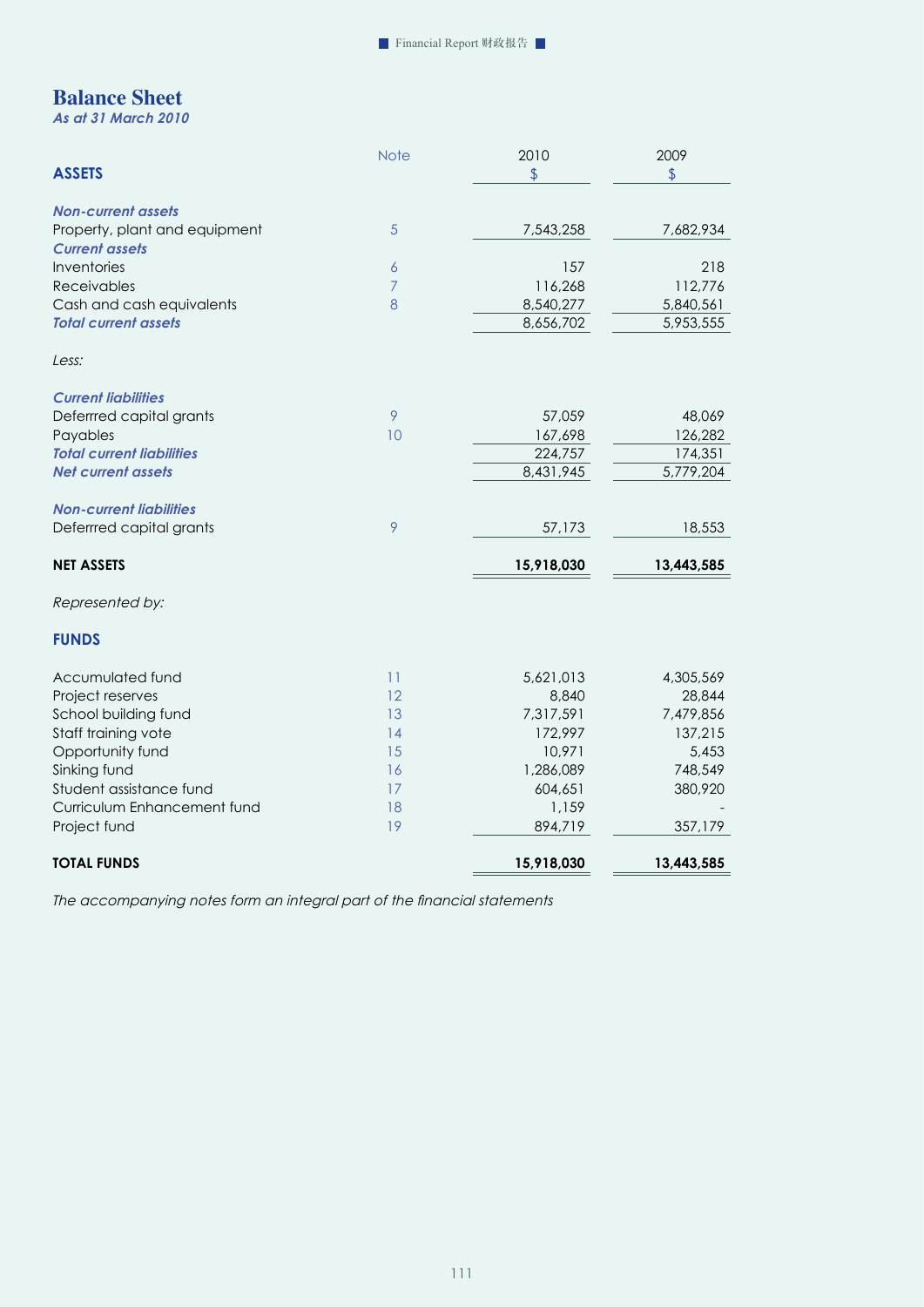# **Income And Expenditure Statement**

*For the financial year ended 31 March 2010* 

| <b>INCOME</b>                               | <b>Note</b> | 2010<br>\$ | 2009<br>\$ |
|---------------------------------------------|-------------|------------|------------|
| Designated donation                         | 20          | 14,223     | 8,063      |
| Unsolicited donation                        |             | 100        |            |
| Government grant                            |             | 4,872,298  | 4,152,352  |
| Government Grant - MOE teachers             |             |            | 77,452     |
| NCSS grant                                  |             | 1,203,160  | 1,179,205  |
| Supplementary fund - NCSS                   |             | 15,020     |            |
| ToteBoard grant                             |             | 256,224    | 134,154    |
| Government grant - Jobs credit              |             | 229,379    | 57,484     |
| Interest received from autosave account     |             | 259        | 1,135      |
| Interest received from fixed deposits       |             | 34,717     | 37,143     |
| Fee received - Local students               |             | 98,360     | 96,260     |
| Fee received - Foreign students             |             | 23,616     | 30,390     |
| Amortisation of deferred grant and          |             | 258,178    | 240,532    |
| school building fund                        |             |            |            |
| <b>TOTAL INCOME</b>                         |             | 7,005,534  | 6,014,170  |
| Less: Expenses                              |             |            |            |
| <b>EXPENDITURE</b>                          |             |            |            |
| Salaries and allowances                     |             |            |            |
| - MOE teaching staff                        |             |            | 77,262     |
| - Other staff                               |             | 3,296,856  | 3,073,617  |
| Maintenance                                 |             | 134,937    | 77,692     |
| Rental (excluding land rental)              | 21          | 3,883      | 1,284      |
| Supplies and materials                      |             | 142,840    | 130,240    |
| <b>Utilities</b>                            |             | 94,110     | 117,548    |
| Communications                              |             | 4,947      | 4,660      |
| License fee                                 |             | 100        | 100        |
| Insurance                                   |             | 3,050      | 2,996      |
| Professional and other services             |             | 32,771     | 87,870     |
| Security guards                             |             | 12,341     | 25,224     |
| Recruitment                                 |             | 785        | 758        |
| Transport                                   |             | 2,975      | 4,229      |
| <b>Staff Welfare</b>                        |             | 49,684     | 41,253     |
| School functions                            |             | 57,115     | 55,509     |
| Pupil Welfare                               |             | 46,628     | 38,399     |
| Pre-Vocational Program                      |             | 63,914     | 171,116    |
| Designated expenses                         |             | 14,218     | 7,993      |
| Depreciation                                |             | 338,275    | 304,871    |
| Write off of property, plant and equipment  |             | 18,403     | 5,653      |
| <b>TOTAL EXPENDITURE</b>                    |             | 4,317,832  | 4,228,274  |
| Surplus for the financial year              |             | 2,687,702  | 1,785,896  |
| Accumulated fund brought forward            | 11          | 4,305,569  | 3,412,262  |
| Add: Adjustment to prior year under         |             | 17,879     |            |
| funding FY 08/09 - NCSS grant               |             |            |            |
| Add: Adjustment to prior year under         |             |            | 359        |
| funding FY 07/08 - NCSS grant               |             |            |            |
| Less: Adjustment to prior yer over          |             | (46, 287)  |            |
| funding FY 08/09 - Tote Board grant         |             |            |            |
| Net surplus transferred to accumulated fund | 11          | 6,964,863  | 5,198,517  |

*The accompanying notes form an integral part of the financial statements*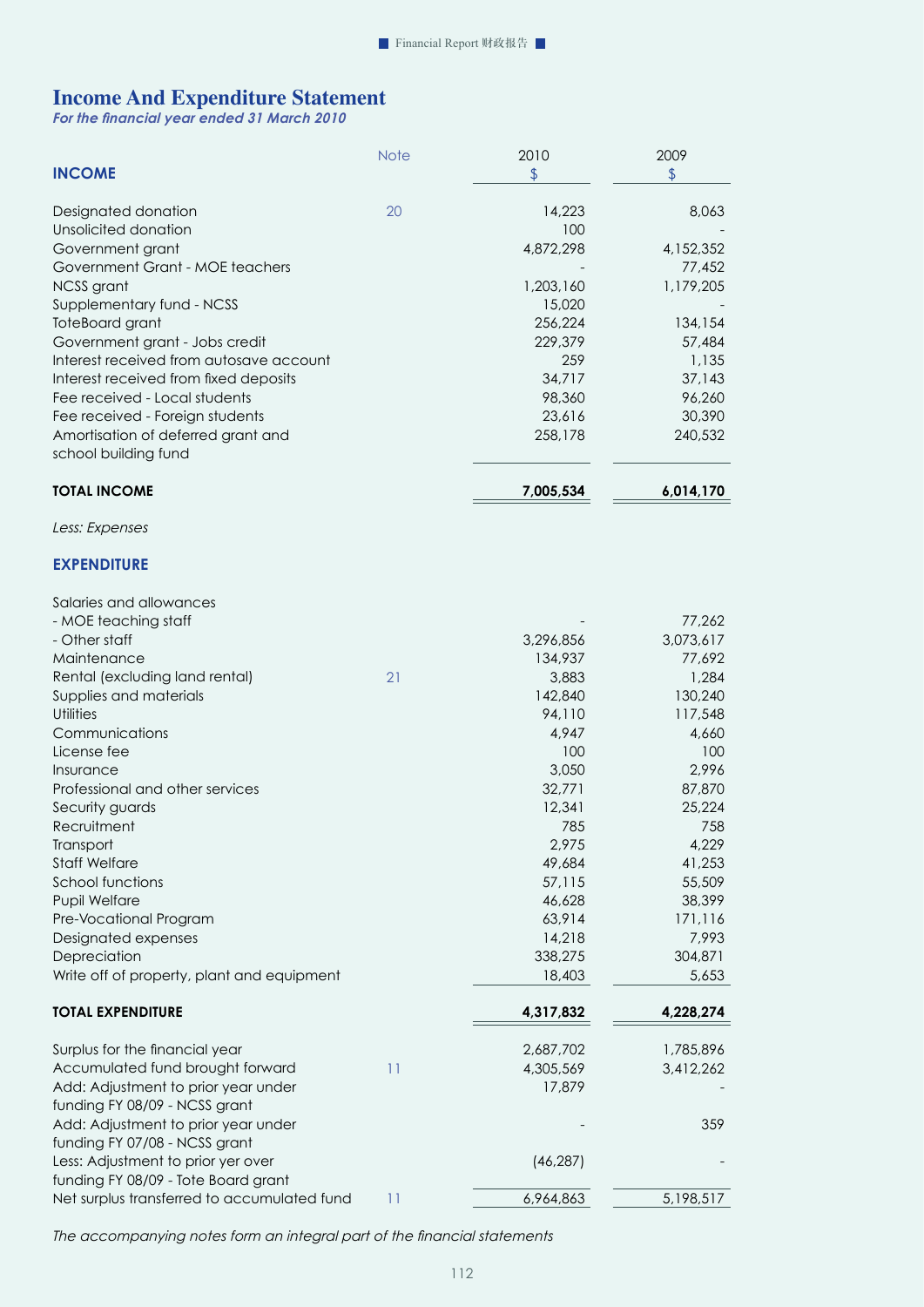# **Cash Flows Statement**

*For the financial year ended 31 March 2010* 

|                                                    | <b>Note</b> | 2010          | 2009          |
|----------------------------------------------------|-------------|---------------|---------------|
|                                                    |             | $\frac{1}{2}$ | $\frac{1}{2}$ |
| <b>Cash flows from operating activities</b>        |             |               |               |
| Surplus for the financial year                     |             | 2,687,702     | 1,785,896     |
|                                                    |             |               |               |
| <b>Adjustments for:</b>                            |             |               |               |
| Amortisation income of deferred grant and          |             | (258, 178)    | (240, 532)    |
| school building fund                               |             |               |               |
| Depreciation expenses                              |             | 338,275       | 304,871       |
| Write off of property, plant and equipment         |             | 18,403        | 5,653         |
| Adjustment to prior year (over)/under funding      |             | (28, 408)     | 359           |
| Transfer 10% of surplus to student assistance fund |             | (268, 770)    | (178, 590)    |
| Transfer 20% of surplus to sinking fund            |             | (537, 540)    | (357, 179)    |
| Transfer 20% of surplus to project fund            |             | (537, 540)    | (357, 179)    |
| <b>Operating cash flows before working</b>         |             | 1,413,944     | 963,299       |
| capital changes                                    |             |               |               |
| Increase in receivables                            |             | (3, 492)      | (34,689)      |
| Decrease in inventories                            |             | 61            | 426           |
| Increase/(Decrease) in payables                    |             | 41,416        | (426, 122)    |
| <b>Net cash flows from operating activities</b>    |             | 1,451,929     | 502,914       |
|                                                    |             |               |               |
| <b>Cash flows from investing activities</b>        |             |               |               |
| Acquisition of property, plant and equipment       |             | (217,002)     | (397, 422)    |
| Net cash flows used in investing activities        |             | (217,002)     | (397, 422)    |
| <b>Cash flows from financing activities</b>        |             |               |               |
| Increase in deferred capital grants                |             | 143,523       |               |
| Increase in school building fund                   |             |               | 261,193       |
| Increase in staff training vote                    |             | 35,782        | 13,379        |
| Increase/(Decrease) in opportunity fund            |             | 5,518         | (15, 173)     |
| Increase in sinking fund                           |             | 537,540       | 357,179       |
| Increase in student assistance fund                |             | 223,731       | 139,662       |
| Increase in project fund                           |             | 537,540       | 357,179       |
| Increase in curriculum enhanced fund               |             | 1,159         |               |
| Decrease in project reserves                       |             | (20,004)      |               |
| <b>Net cash flows from financing activities</b>    |             | 1,464,789     | 1,113,419     |
|                                                    |             |               | 1,218,911     |
| Net increase in cash and cash equivalents          |             | 2,699,716     |               |
| Cash and cash equivalents at the                   |             | 5,840,561     | 4,621,650     |
| beginning of the financial year                    |             |               |               |
| CASH AND CASH EQUIVALENTS AT THE END               | 8           | 8,540,277     | 5,840,561     |
| OF FINANCIAL YEAR                                  |             |               |               |

*The accompanying notes form an integral part of the financial statements*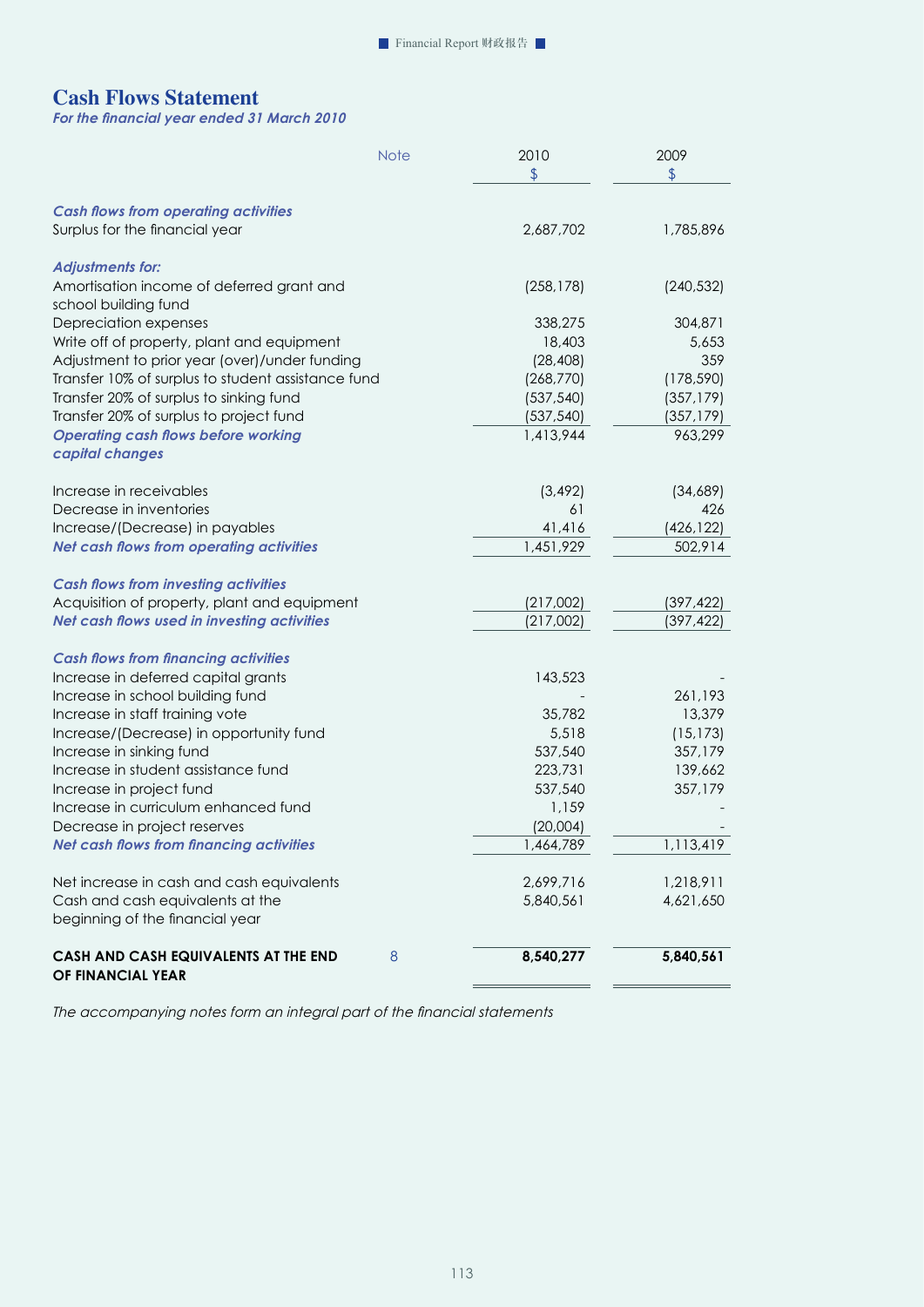# **Statement Of Monthly Pupil Eligible For Funding, FY 09/10**

*For the financial year ended 31 March 2010* 

|                  | No. of Pupils by Disability Group*<br>(a) |        | <b>Vocational Tracks</b><br>(b) | No. of Pupils under | <b>Total No.</b><br>of Pupils<br>$(c=a+b)$ |                |     |
|------------------|-------------------------------------------|--------|---------------------------------|---------------------|--------------------------------------------|----------------|-----|
|                  | $MID(J) + MID(S) + ASD$                   | MID(J) | MID(S)                          | <b>ASD</b>          | <b>VOC</b>                                 | VOC - ASD      |     |
| 1 April 2009     | 379                                       | 279    | 15                              | 85                  | 54                                         | 4              | 437 |
| 1 May 2009       | 382                                       | 282    | 15                              | 85                  | 54                                         | 4              | 440 |
| 1 June 2009      | 382                                       | 282    | 15                              | 85                  | 54                                         | 4              | 440 |
| 1 July 2009      | 385                                       | 285    | 15                              | 85                  | 54                                         | 4              | 443 |
| 1 August 2009    | 385                                       | 285    | 15                              | 85                  | 54                                         | 4              | 443 |
| 1 September 2009 | 386                                       | 286    | 15                              | 85                  | 54                                         | 4              | 444 |
| 1 October 2009   | 385                                       | 286    | 15                              | 84                  | 53                                         | 4              | 442 |
| 1 November 2009  | 384                                       | 285    | 15                              | 84                  | 53                                         | $\overline{4}$ | 441 |
| 1 December 2009  | 384                                       | 285    | 15                              | 84                  | 53                                         | 4              | 441 |
| 1 January 2010   | 358                                       | 254    | 20                              | 84                  | 56                                         | 8              | 422 |
| 1 February 2010  | 349                                       | 246    | 19                              | 84                  | 52                                         | 8              | 409 |
| 1 March 2010     | 349                                       | 246    | 19                              | 84                  | 52                                         | 8              | 409 |

\* Separate columns to be provided for each disability. They are: Autism Spectrum Disorder - ASD students Mild Intellectual Disability (J) - Junior students Mild Intellectual Disability (S) - Senior students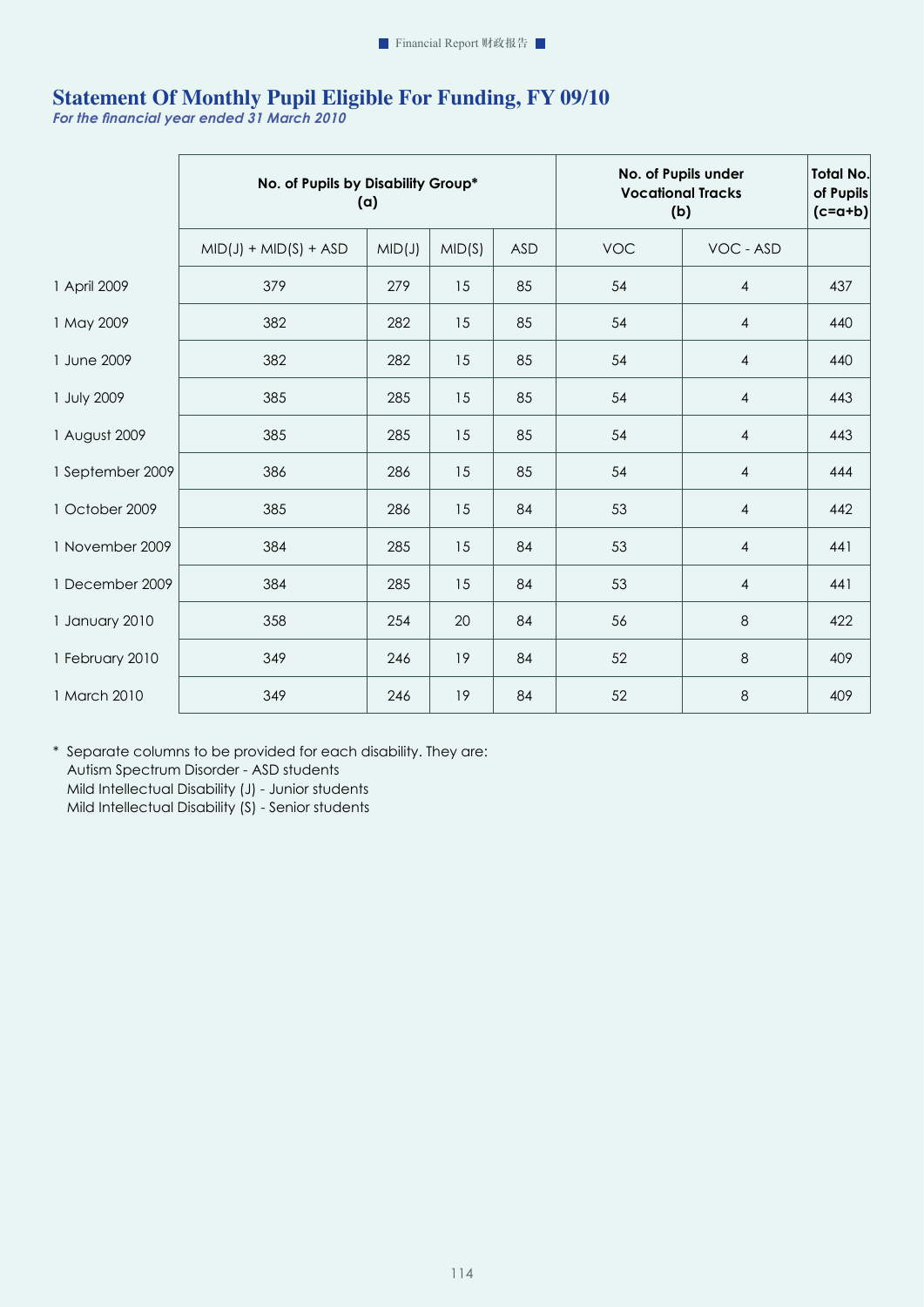# **Statement Of Monthly Pupil Enrolment For International Students, FY 09/10**

*For the financial year ended 31 March 2010* 

|                  | No. of International Pupils*<br>(a) | No. of International Pupils**<br>(b) | <b>Total No. of Pupils</b><br>$(c=a+b)$ |
|------------------|-------------------------------------|--------------------------------------|-----------------------------------------|
| 1 April 2009     |                                     |                                      |                                         |
| 1 May 2009       | $\overline{\phantom{a}}$            |                                      |                                         |
| 1 June 2009      |                                     |                                      |                                         |
| 1 July 2009      |                                     |                                      |                                         |
| 1 August 2009    |                                     |                                      |                                         |
| 1 September 2009 | $\overline{\phantom{a}}$            |                                      |                                         |
| 1 October 2009   |                                     |                                      |                                         |
| 1 November 2009  |                                     |                                      |                                         |
| 1 December 2009  |                                     |                                      |                                         |
| 1 January 2010   | $\overline{\phantom{a}}$            | $\mathbf{0}$                         | $\mathsf{O}$                            |
| 1 February 2010  |                                     | $\mathsf{O}$                         | $\mathsf{O}$                            |
| 1 March 2010     |                                     | $\mathbf 0$                          | $\mathbf 0$                             |

\* International students who are children of employment pass holders, skilled workers and diplomatic staff \*\* International students who are not children of employment pass holders, skilled workers and diplomatic staff

*Note: International students are defined as those who are not of Singapore Citizen or Permanent Resident status.*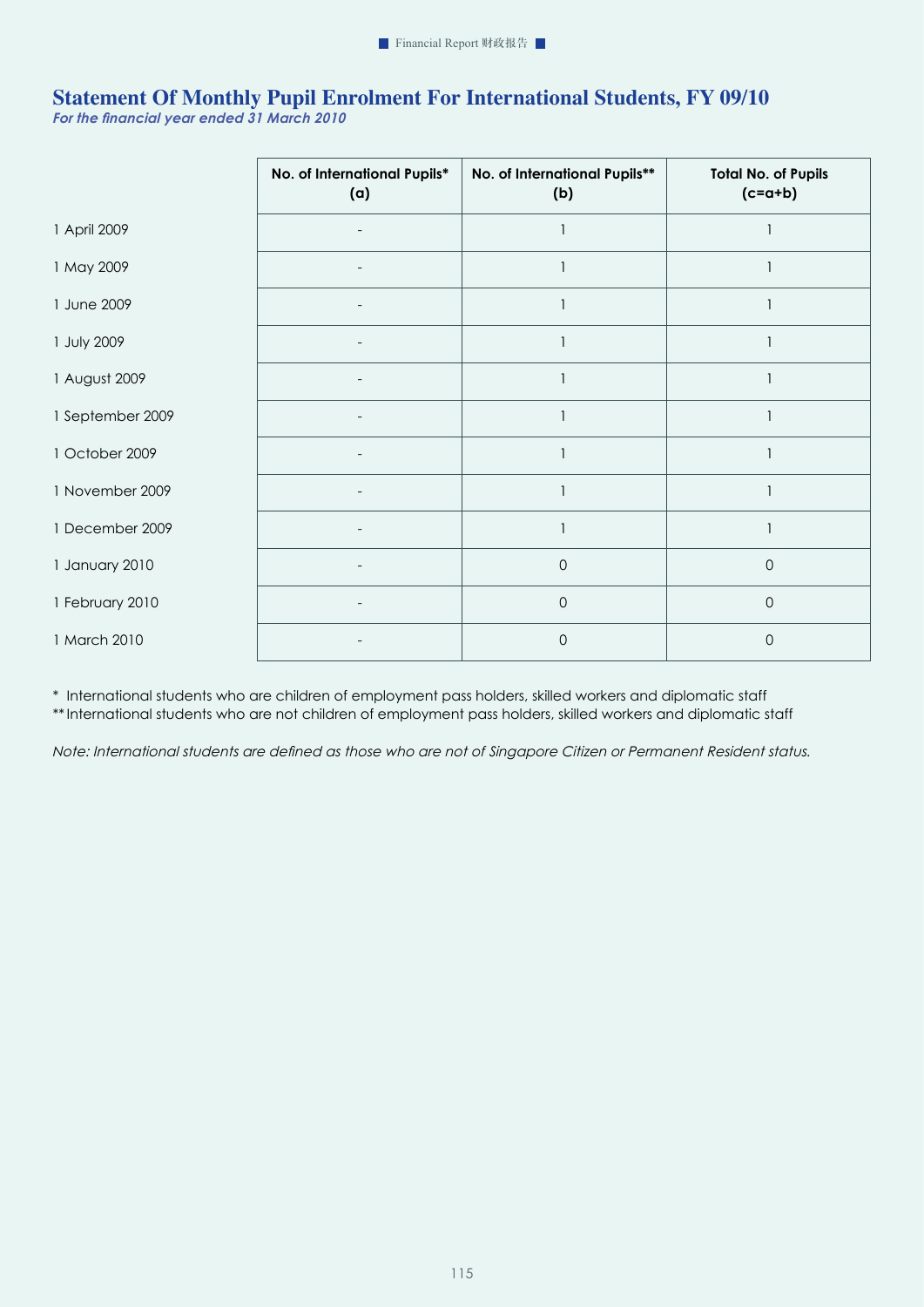# **Notes To The Financial Statements**

*For the financial year ended 31 March 2010* 

These notes form an integral part of and should be read in conjunction with the accompanying financial statements.

# **1 SCHOOL INFORMATION**

The School was set up for the purpose of providing special education to mildly intellectually disabled and / or mildly autistic children between ages 7 to 18 who are functioning between IQ range of 50 and 70. Students who can benefit from Vocational Programmes can continue to school up to 21 years old.

The financial statements were authorized for issue in accordance with minutes of Committee members meeting on 23 July 2010.

 The School was registered with the Ministry of Education (MOE), Singapore on 16 November 2001 (Registration No: 1431).

The School is one of the nine welfare centres provided by Metta Welfare Association which is registered charity. The School employed 85 (2009: 82) employees as of 31 March 2010.

# **2 MANAGEMENT COMMITTEE**

For the financial year under review, the members of the management committee were as follows:

| Ven Shi Fa Zhao    | - Chairman           |
|--------------------|----------------------|
| Ven Shi Pu En      | - School Supervisor  |
| Yong Soo Cheng     | - Secretary          |
| Lim Yew Si         | - Treasurer          |
| Ee Tiang Hwee      | - Member             |
| Lau Swee Eng       | - Member             |
| Tan Ming Yong      | - Member             |
| Tan Yen Kee        | - Member             |
| Lestin Ong Poh Wei | - MOE Representative |
|                    |                      |

# **3 SUMMARY OF SIGNIFICANT ACCOUNTING POLICIES**

## *3.1 Basis of preparation*

The financial statements are prepared in accordance with and comply with Singapore Financial Reporting Standards (FRS). The financial statements are prepared under the historical cost basis except as disclosed in the accounting policies below.

The preparation of financial statements requires the use of estimates and assumptions and judgements that affect the reported amounts of assets and liabilities at the date of the financial statements and reported amounts of revenues and expenses during the financial year. The key estimates and judgements made that have a material effect are those relating to depreciation.

The financial statements are expressed in Singapore Dollars (SGD or \$).

 The accounting policies have been consistently applied by the School and are consistent with those used in the previous financial year and the Rules and Regulations issued by MOE and National Council of Social Services (NCSS), as well as of any agreement signed with the MOE.

#### *3.2 Changes in accounting policies*

On 1 April 2009, the School adopted the new or amended FRS and Interpretations to FRS (INT FRS) that are mandatory for application from that date. Changes to the School's accounting policies have been made as required, in accordance with the transitional provisions on the respective FRS and INT FRS.

The following are the new or revised FRS and INT FRS that are relevant to the School:

# • **FRS 1 Presentation of Financial Statements – Revised presentation**

The revised standard requires an entity to present, in a statement of changes in funds, all owner changes in funds. All non-owner changes in funds (i.e. comprehensive income) are required to be presented in one statement of comprehensive income or in two statements (a separate income statement and a statement of comprehensive income). Components of comprehensive income are not permitted to be presented in the statement of changes in funds. In addition, a statement of financial position is required at the beginning of the earliest comparative period following a change in accounting policy, the correction of an error or the reclassification of items in the financial statements. FRS 1 (revised 2008) does not have any impact of the School's financial position or results.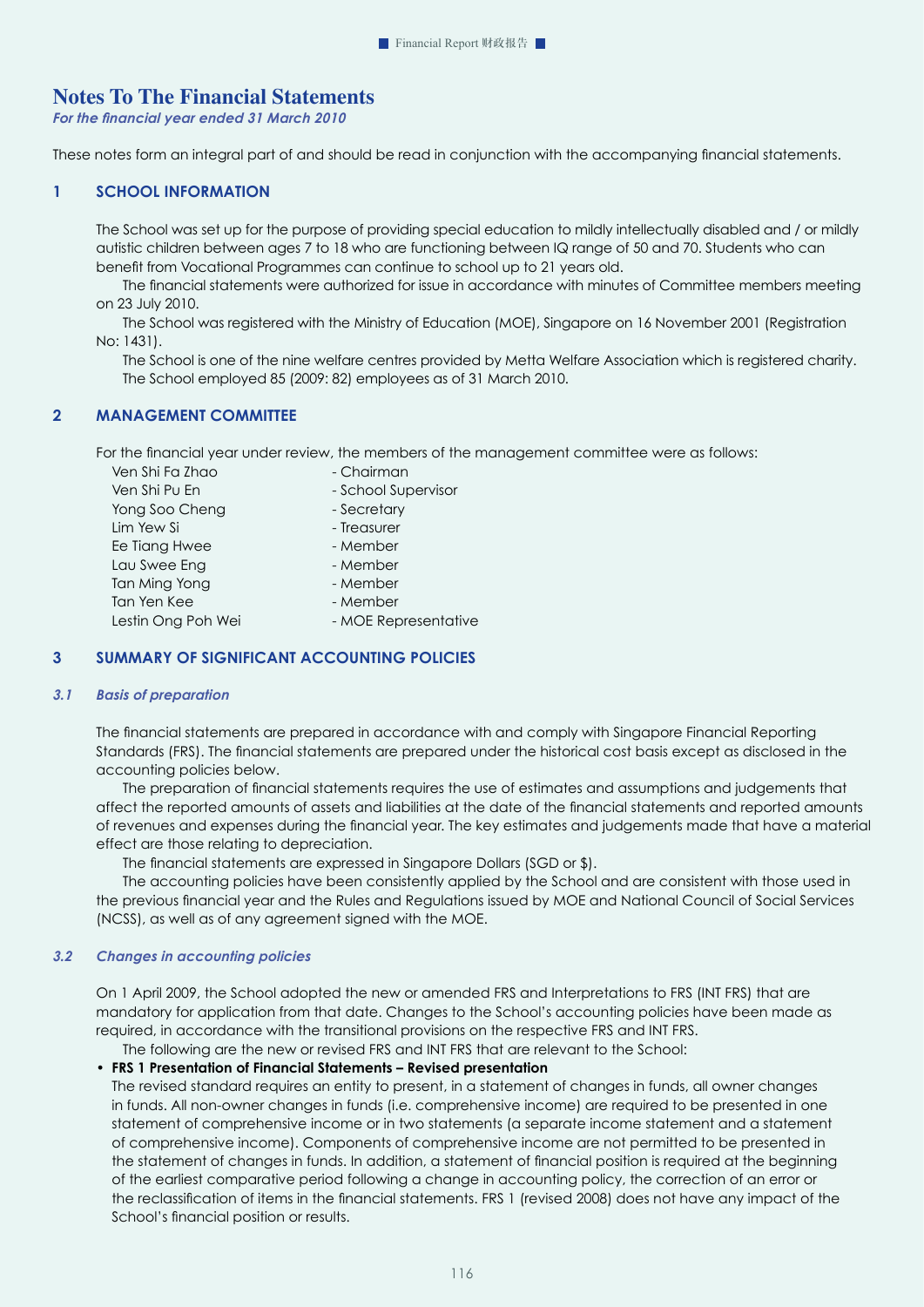# • **Amendments to FRS 107 Financial Instruments: Disclosures**

The amendment requires enhanced disclosures about fair value measurement and liquidity risk. In particular, the amendment requires the disclosure of fair value measurements by level of a fair value measurement hierarchy. The adoption of the amendment results in additional disclosures but does not have an impact on the accounting policies and measurement bases adopted by the School.

#### *3.3 New or revised accounting standards and interpretations*

Certain new standards, amendments and interpretations to existing standards have been published and are mandatory for the School's accounting policies beginning 1 April 2010 or later periods and which the School has not early adopted.

 The Management expects that the adoption of the new or revised accounting standards and interpretations will have no material impact on the financial statements in the period of initial application.

#### *3.4 Functional currency*

The management has determined the currency of the primary economic environment in which the School operates i.e. functional currency, to be SGD. Income and major costs of providing services including major operating expenses are primarily influenced by fluctuations in SGD.

## *3.5 Property, plant and equipment*

Property, plant and equipment are stated at cost less accumulated depreciation and any impairment. The cost of property, plant and equipment initially recognised includes its purchase price and any directly attributable costs of bringing the property, plant and equipment to working condition for its intended use. Subsequent expenditure relating to property, plant and equipment that has already been recognised is added to the carrying amount of the asset only when it is probable that future economic benefits associated with the item will flow to the School and the cost of the item can be measured reliably. All other repair and maintenance expenses is recognised in the income and expenditure statement when incurred.

Depreciation is calculated on a straight-line method over their estimated useful lives as follows:

| Furniture & fittings | 5 years  |
|----------------------|----------|
| Office equipment     | 5 years  |
| Computer             | 3 years  |
| Physio equipment     | 5 years  |
| Art & Music          | 5 years  |
| School building      | 50 years |
| Other equipment      | 3 years  |
| Renovation           | 2 years  |
|                      |          |

The carrying values of property, plant and equipment are reviewed for impairment when events or changes in circumstances indicate that the carrying value may not be recoverable.

The residual values, useful life and depreciation method are reviewed at each financial year end to ensure that the amount, method and period of depreciation are consistent with previous estimates and the expected pattern of consumption of the future economic benefits embodied in the items of property, plant and equipment.

An item of property, plant and equipment is derecognised upon disposal or when no future economic benefits are expected from its use or disposal. Any gain or loss on derecognition of the asset is included in the income and expenditure statement in the year the asset is derecognised.

#### *3.6 Impairment of non-financial assets*

The carrying amounts of the School's assets are reviewed at each balance sheet date to determine whether there is any indication of impairment. If any such indication exists, the asset's recoverable amount is estimated. All impairment losses are recognised in the income and expenditure statement whenever the carrying amount of an asset or its cash-generating unit exceeds its recoverable amount.

 An impairment loss is only revised to the extent that the assets carrying amount does not exceed the carrying amount that would have been determined, net of depreciation or amortisation, if no impairment loss has been recognised. All reversals of impairment are recognised in the income and expenditure statement.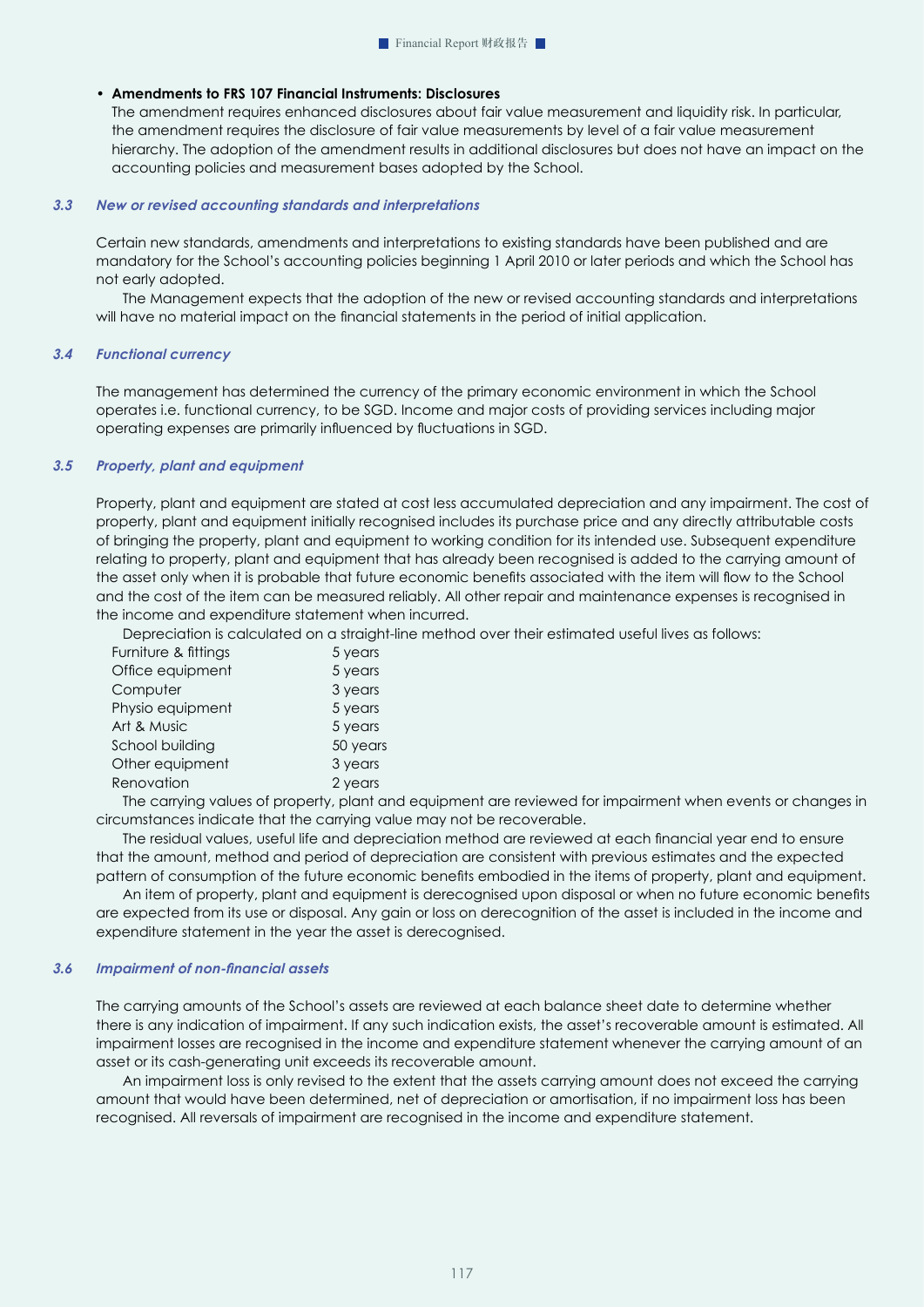## *3.7 Financial assets*

Financial assets are recognised on the balance sheet when, and only when, the School becomes a party to the contractual provisions of the financial instrument.

When financial assets are recognised initially, they are measured at fair value, plus transaction costs.

All regular purchases and sales of financial assets are recognised or derecognised on the trade date i.e. the date that the School commits to purchase or sell the asset. Regular way purchases or sales are purchases or sales of financial assets that require delivery of assets within the period generally established by regulation or convention in the marketplace concerned.

Non-derivative financial assets with fixed or determinable payments that are not quoted in an active market are classified as loans and receivables. Such assets are carried at amortised cost using the effective interest method, less impairment losses. Gains and losses are recognised in the income and expenditure statement when the loans and receivables are derecognised or impaired, and through the amortisation process.

The School classifies the following financial assets as loans and receivables:

- cash and cash equivalents
- receivables

#### *3.8 Cash and cash equivalents*

Cash and cash equivalents comprise cash and bank balances. Cash carried in the balance sheet is classified and accounted for as loans and receivables under FRS 39.

#### *3.9 Impairment of financial assets*

The School assesses at each balance sheet date whether there is any objective evidence that a financial asset or group of financial assets is impaired.

 If there is objective evidence that an impairment loss on loans and receivables carried at amortised cost has been incurred, the amount of the loss is measured as the difference between the asset's carrying amount and the present value of estimated future cash flows (excluding future credit losses that have not been incurred) discounted at the financial asset's original effective interest rate (i.e. the effective interest rate computed at initial recognition). The carrying amount of the asset is reduced through the use of an allowance account. The amount of the loss is recognised in the income and expenditure statement.

When the financial asset becomes uncollectible, the carrying amount of impaired financial asset is reduced directly or if an amount was charged to the allowance amount, the amounts charged to the allowance account are written off against the carrying value of the financial asset.

To determine whether there is an objective evidence that an impairment loss on financial asset has been incurred, the School considers factors such as the probability of insolvency or significant financial difficulties of the debtor and default or significant delay in payments.

If, in a subsequent period, the amount of the impairment loss decreases and the decrease can be related objectively to an event occurring after the impairment was recognised, the previously recognised impairment loss is reversed. Any subsequent reversal of an impairment loss is recognised in the income and expenditure statement, to the extent that the carrying value of the asset does not exceed its amortised cost at the reversal date.

#### *3.10 Derecognition of financial assets*

A financial asset is derecognised where the contractual rights to receive cash flows from the asset have expired. On derecognition of a financial asset in its entirety, the difference between the carrying amount and the sum of the consideration received and any cumulative gain or loss that has been recognised directly in equity is recognised in the income and expenditure statement.

#### *3.11 Inventories*

Inventories are valued at the lower of cost and net realisable value. Inventories consist of exercise books. Cost is determined using the first-in, first-out-method. The cost of the exercise books comprises purchase costs. Net realisable value is the selling price which is equivalent to the purchase costs.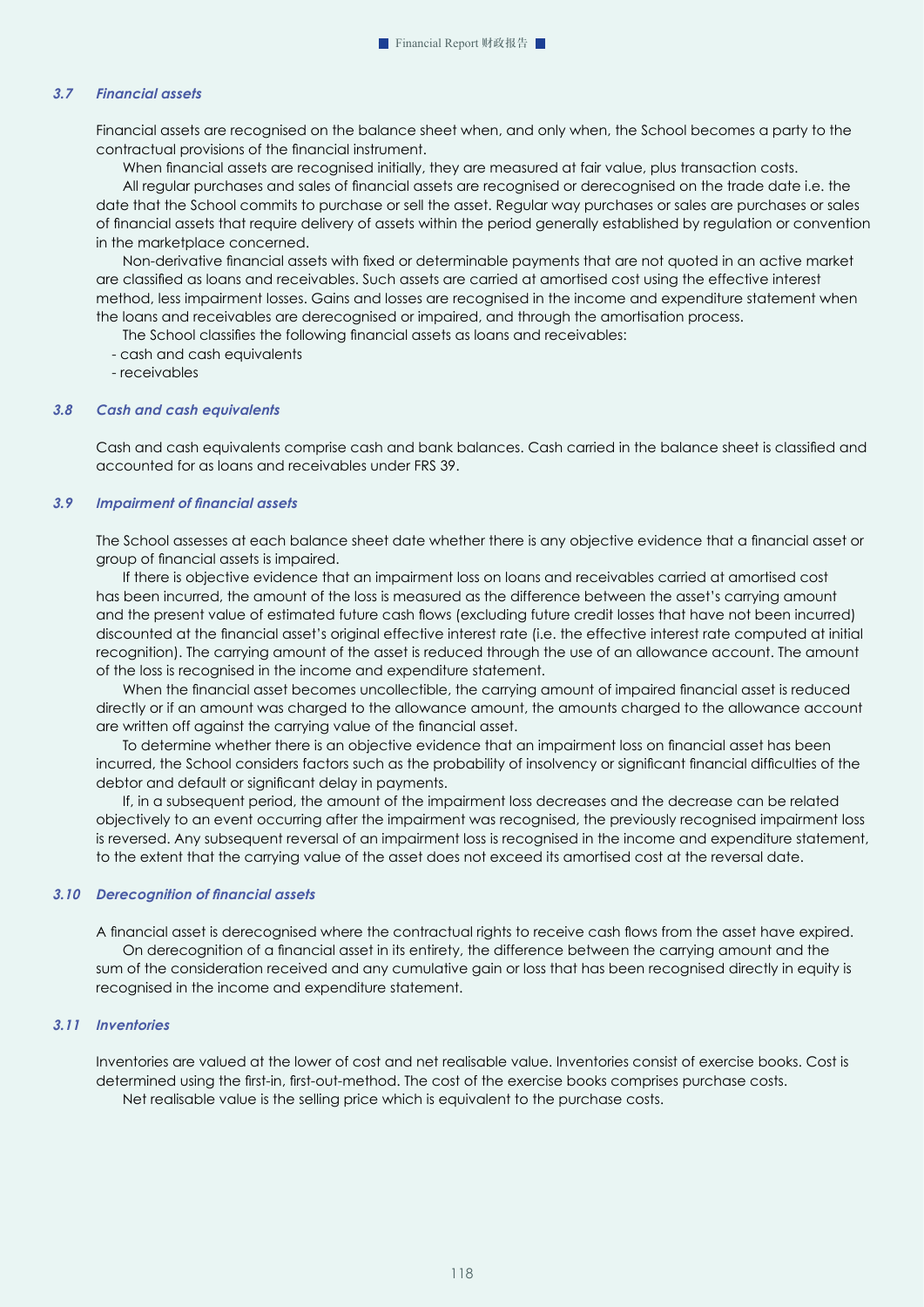## *3.12 Financial liabilities*

Financial liabilities include payables. Financial liabilities are recognised on the balance sheet when, the School becomes a party to the contractual provisions of the financial instrument. Financial liabilities are initially recognised at fair value of consideration received less attributable transaction costs and subsequently measured at amortised cost using the effective interest method.

 Gains and losses are recognised in the income and expenditure statement when the liabilities are derecognised and through the amortisation process. The liabilities are derecognised when the obligation under the liability is discharged or cancelled or expired.

#### *3.13 Provisions*

Provisions are recognised when the School has a present legal or constructive obligation as a result of a past event where it is probable that it will result in an outflow of economic benefits to settle the obligation and the amount of the obligation can be estimated reliably.

Provisions are reviewed at each balance sheet date and adjusted to reflect the current best estimate. If it is no longer probable that an outflow of resources embodying economic benefits will be required to settle the obligation, the provision is reversed. If the effect of the time value of money is material, provisions are discounted using a current pre-tax rate that reflects, where appropriate, the risks specific to the liability. When discounting is used, the increase in the provision due to the passage of time is recognised as a finance cost.

#### *3.14 Employee benefits*

#### **(a) Defined contribution plan**

As required by law, the School makes contributions to the state pension schemes, the Central Provident Fund (CPF). CPF contributions are recognised as compensation expenses in the same period as the employment that gives rise to the contribution.

#### **(b) Employee leave entitlement**

 Employee entitlements to annual leave other than teaching staff are recognised when they accrued to employees. Unused annual leave are not allowed to be carried forward to the following calendar year.

#### *3.15 Revenue recognition*

Revenue consists of school fees, designated donations, grants and interest income.

#### **(a) School fees**

Revenue received from school fees is recognised on an accrual basis.

#### **(b) Designated donation**

Donation received from companies and other organisation is recognised when they are receivable.

# *3.16 Grants*

A grant is recognised at fair value when there is reasonable assurance that the conditions attaching to it will be complied with and that the grant will be received. Grants and government subvention receipts in recognition of specific expenses are recognised as income to match them with the related costs that they are intended to compensate. Where the grant relates to an asset, the fair value is recognised as deferred capital grant on the balance sheet and is amortised to the income and expenditure statement over the expected useful life of the relevant assets by annual amount installments.

## **4 RELATED PARTY DISCLOSURES**

|                                                | 2010  | 2009     |
|------------------------------------------------|-------|----------|
|                                                |       |          |
| <b>Metta Welfare Association</b>               |       |          |
| Expenses billed to Metta Welfare Association   | (653) | (19,075) |
| Expenses billed from Metta Welfare Association | 5.757 | 14.922   |
|                                                | 5.104 | (4,153)  |

During the financial year, the School charged expenses of a value of \$653 (2009: \$19,075) and was charged expenses amounting to \$5,757 (2009: \$14,922) to and from its related party, Metta Welfare Association. As at 31 March 2010, the School has receivable of NIL (2009: \$16,095) from the related party.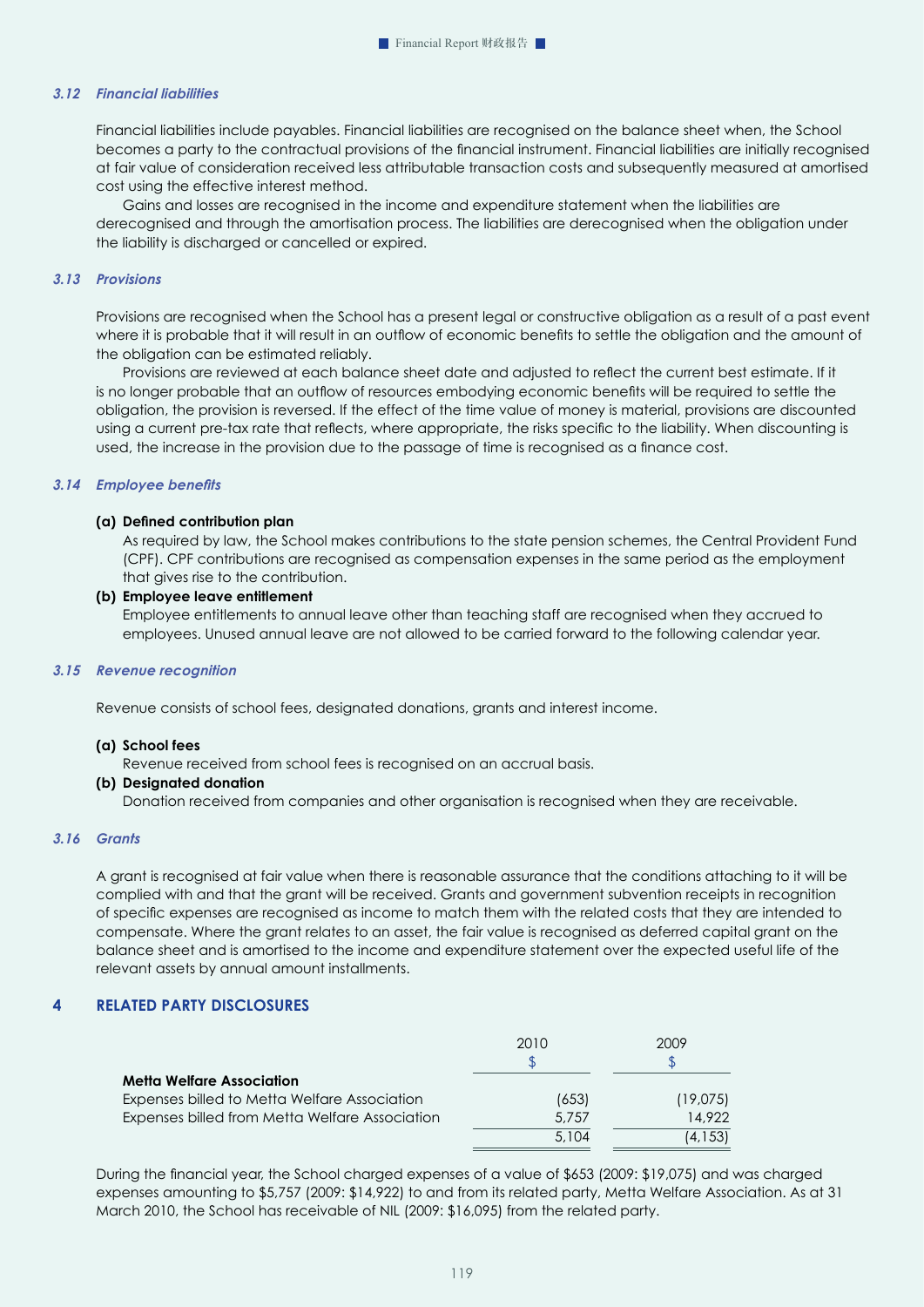■ Financial Report 财政报告 Financial Report 财政报告

> PROPERTY, PLANT AND EQUIPMENT **5 PROPERTY, PLANT AND EQUIPMENT**

ທ $\overline{a}$ 

|                                                      | Furniture<br>& fittings<br>$\leftrightarrow$ | equipment<br>Office<br>$\leftrightarrow$ | Computer<br>$\leftrightarrow$ | equipment<br>Physio<br>$\leftrightarrow$ | Art<br>& Music<br>$\leftrightarrow$ | building<br>School<br>$\leftrightarrow$ | equipment<br>Other<br>$\leftrightarrow$ | Renovation<br>$\leftrightarrow$ | Total<br>$\leftrightarrow$        |
|------------------------------------------------------|----------------------------------------------|------------------------------------------|-------------------------------|------------------------------------------|-------------------------------------|-----------------------------------------|-----------------------------------------|---------------------------------|-----------------------------------|
| Cost                                                 |                                              |                                          |                               |                                          |                                     |                                         |                                         |                                 |                                   |
| At 1 April 2008<br>Additions<br>Disposals            | 5,915<br>(11, 350)<br>141,891                | 182,005<br>3,180<br>(4,000)              | 78,982                        | 662                                      | 1,319<br>89,417                     | 274,940<br>7,852,051                    | 92,319<br>100,721                       | 19,749                          | 397,422<br>8,445,729<br>(15, 350) |
| At 31 March 2009<br>Additions<br>Disposals           | 13,725<br>136,456<br>(2,615)                 | 181,185<br>20,812<br>(44, 700)           | 78,982<br>143,523             | 662                                      | 90,736<br>3,750                     | 8,126,991                               | 193,040                                 | 35,192<br>19,749                | 217,002<br>(47, 315)<br>8,827,801 |
| As at 31 March 2010                                  | 147,566                                      | 157,297                                  | 222,505                       | 662                                      | 94,486                              | 8,126,991                               | 193,040                                 | 54,941                          | 8,997,488                         |
| <b>Accumulated depreciation</b>                      |                                              |                                          |                               |                                          |                                     |                                         |                                         |                                 |                                   |
| Charge for the year<br>At 1 April 2008<br>Disposals  | 99,323<br>(5,700)<br>26,647                  | 88,807<br>29,723<br>(3,997)              | 75,792<br>1,589               | 659                                      | 78,263<br>10,153                    | 471,123<br>162,540                      | 35,726<br>64,345                        | 9,874                           | 849,693<br>(9,697)<br>304,87      |
| Charge for the year<br>At 31 March 2009<br>Disposals | 120,270<br>10,287<br>(2,092)                 | 114,533<br>24,317<br>(26, 820)           | 49,429<br>77,381              | 659                                      | 88,416<br>2,053                     | 633,663<br>162,540                      | 62,182<br>100,071                       | 9,874<br>27,467                 | 338,275<br>1,144,867<br>(28, 912) |
| At 31 March 2010                                     | 128,465                                      | 112,030                                  | 126, 810                      | 659                                      | 90,469                              | 796,203                                 | 162,253                                 | 37,341                          | 1,454,230                         |
| At 31 March 2009<br>Net book value                   | 16,186                                       | 66,652                                   | 1,601                         | Σ                                        | 2,320                               | 7,493,328                               | 92,969                                  | 9,875                           | 7,682,934                         |
| AT 31 MARCH 2010                                     | 19,101                                       | 45,267                                   | 95,695                        | ω                                        | 4,017                               | 7,330,788                               | 30,787                                  | 17,600                          | 7,543,258                         |

120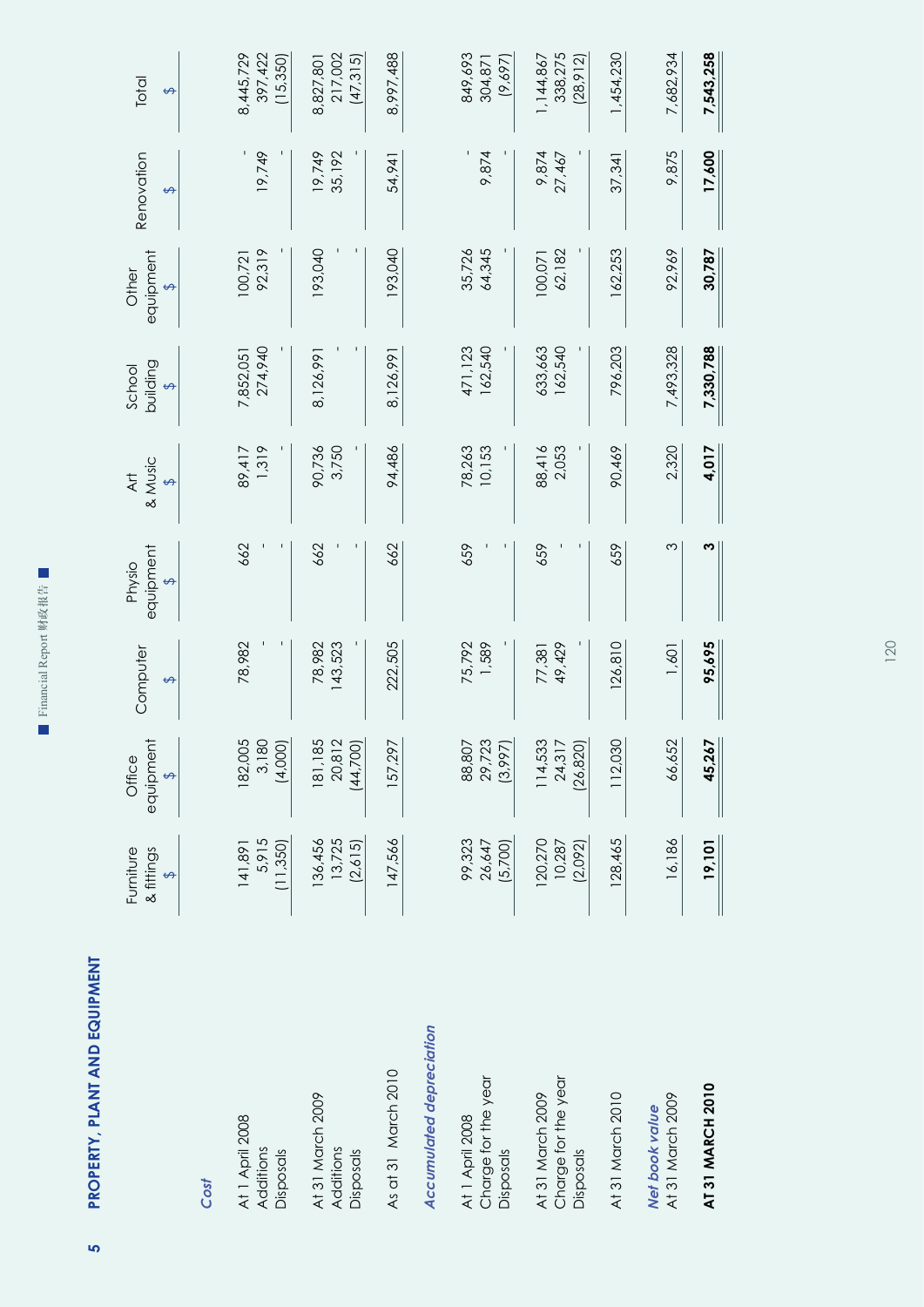# **6 INVENTORIES**

|                         | 2010 |  |
|-------------------------|------|--|
|                         |      |  |
| Exercise books, at cost | ، ب  |  |

Inventories comprise of the exercise books carried at lower of cost and net realisable value.

# **7 RECEIVABLES**

|                             |                                         | 2010      | 2009      |
|-----------------------------|-----------------------------------------|-----------|-----------|
|                             |                                         |           |           |
| Grant receivables           |                                         | 48,756    | 20,988    |
| Outside parties             |                                         | 50,629    | 58,252    |
| Related party (Note 4)      |                                         |           | 16,095    |
| Prepayment                  |                                         | 357       | 357       |
|                             | Accrued interest on fixed deposits      | 16,526    | 17,084    |
|                             |                                         | 116,268   | 112,776   |
|                             | Receivables (exclude prepayments)       | 115,911   | 112,419   |
|                             | Add: Cash and cash equivalents (Note 8) | 8,540,277 | 5,840,561 |
| Total loans and receivables |                                         | 8,656,188 | 5,952,980 |
|                             |                                         |           |           |

## *Receivables that are past due but not impaired*

As at the balance sheet date, the School has NIL (2009: NIL) receivables that are past due but not impaired.

## *Receivables that are impaired*

As at the balance sheet date, the School has NIL (2009: NIL) receivables that are impaired.

#### *Related party balance*

Amount due from related party is unsecured, non-interest bearing and repayable on demand. This amount is to besettled in cash.

Receivables are denominated in Singapore Dollars.

# **8 CASH AND CASH EQUIVALENTS**

|                | 2010      | 2009      |
|----------------|-----------|-----------|
|                |           |           |
| Cash in hand   | 1.000     | 000, 1    |
| Cash at bank   | 1,922,173 | 1,257,732 |
| Fixed deposits | 6,617,104 | 4,581,829 |
|                | 8,540,277 | 5,840,561 |

For the purpose of cash flow statement, cash is comprised of the balances as shown above. Cash at bank earns interest at a weighted-average rate of 0.014% per annum (2009: 0.090%). Fixed deposit earns interest rates ranging from 0.250% – 1.550% (2009: 1.200% – 1.550%) per annum. Cash and cash equivalents are denominated in Singapore Dollars.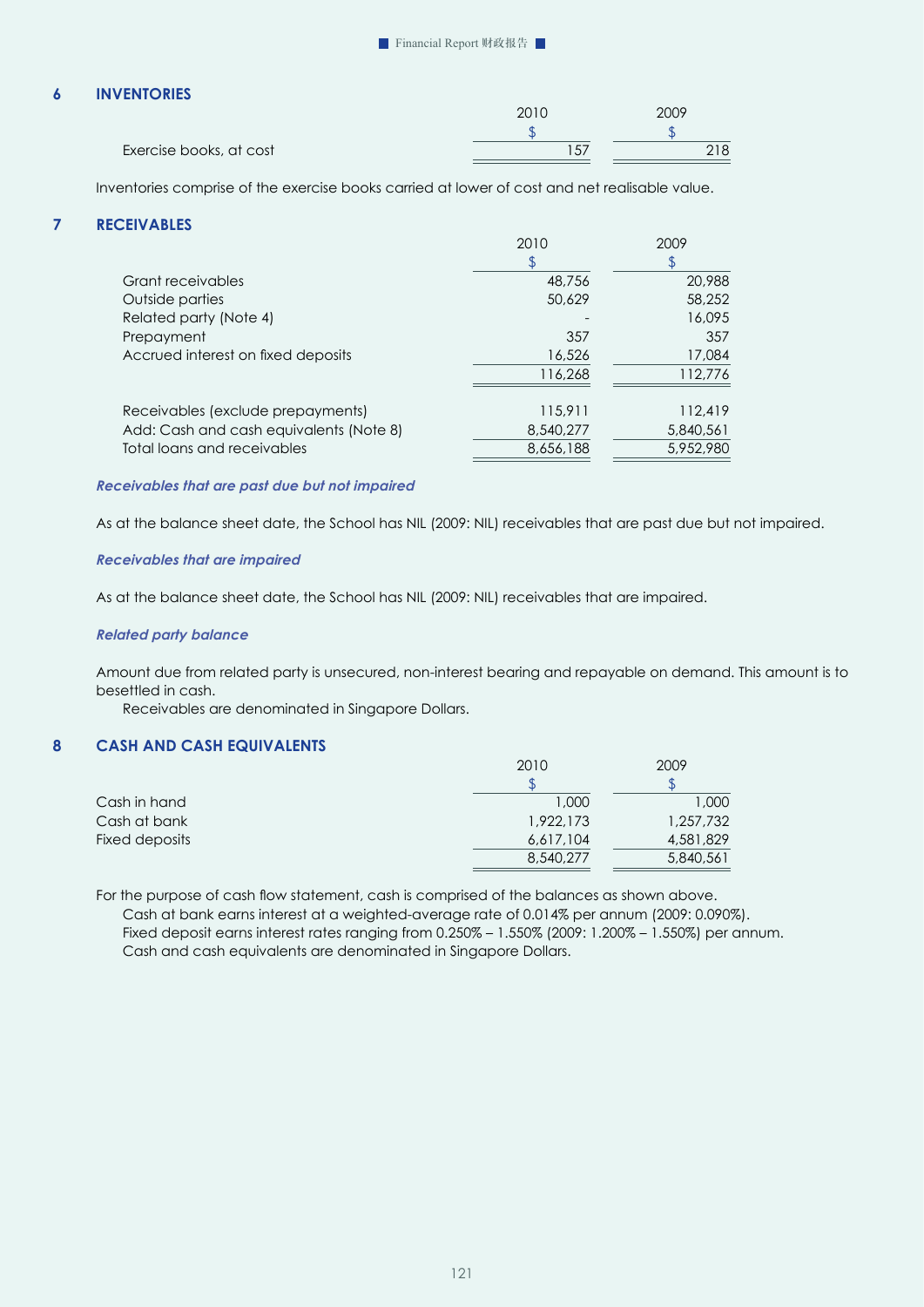# **9 DEFERRED CAPITAL GRANTS**

|                                        | 2010    | 2009    |
|----------------------------------------|---------|---------|
|                                        | \$      | \$      |
| Cost                                   |         |         |
| At the beginning of the financial year | 477,308 | 477,308 |
| Received during the financial year     | 143,523 |         |
| At the end of financial year           | 620,831 | 477,308 |
| <b>Accumulated amortisation</b>        |         |         |
| At the beginning of the financial year | 410,686 | 332,419 |
| Charge for the year                    | 95,913  | 78,267  |
| At the end of financial year           | 506,599 | 410,686 |
| Net carrying amount                    |         |         |
| Current                                | 57,059  | 48,069  |
| Non-current                            | 57,173  | 18,553  |
|                                        | 114,232 | 66,622  |
| Deferred capital grants consist of:    |         |         |
| Grant from government                  | 18,542  | 66,614  |
| Grant from non-government              | 95,690  | 8       |
|                                        | 114,232 | 66,622  |
|                                        |         |         |

These amounts represent government grant and donations received from individuals and private organisations for the purchase/construction of property, plant and equipment. These amounts are taken to the Deferred Capital Grants. The depreciation of property, plant and equipment would be charged to the related grants yearly.

# **10 PAYABLES**

|                                                       | 2010    | 2009    |
|-------------------------------------------------------|---------|---------|
| Accrued operating expenses                            | 134,920 | 111,723 |
| Fees received in advances                             | 32,778  | 14,559  |
|                                                       | 167,698 | 126,282 |
| Total financial liabilities carried at amortised cost | 167,698 | 126,282 |

Payables are denominated in Singapore Dollars.

# **11 ACCUMULATED FUNDS**

|                                                         | 2010       | 2009       |
|---------------------------------------------------------|------------|------------|
|                                                         |            | \$         |
| At the beginning of the financial year                  | 4,305,569  | 3,412,262  |
| Surplus for current financial year                      | 2,687,702  | 1,785,896  |
| Add: Adjustment to prior year Underfunding - NCSS       | 17,879     | 359        |
| Less: Adjustment to prior year Overfunding - Tote Board | (46, 287)  |            |
|                                                         | 6,964,863  | 5,198,517  |
| Transfer to sinking fund (Note 16)                      | (537, 540) | (357, 179) |
| Transfer to student assistance fund (Note 17)           | (268, 770) | (178, 590) |
| Transfer to project fund (Note 19)                      | (537,540)  | (357, 179) |
|                                                         | 5,621,013  | 4,305,569  |
|                                                         |            |            |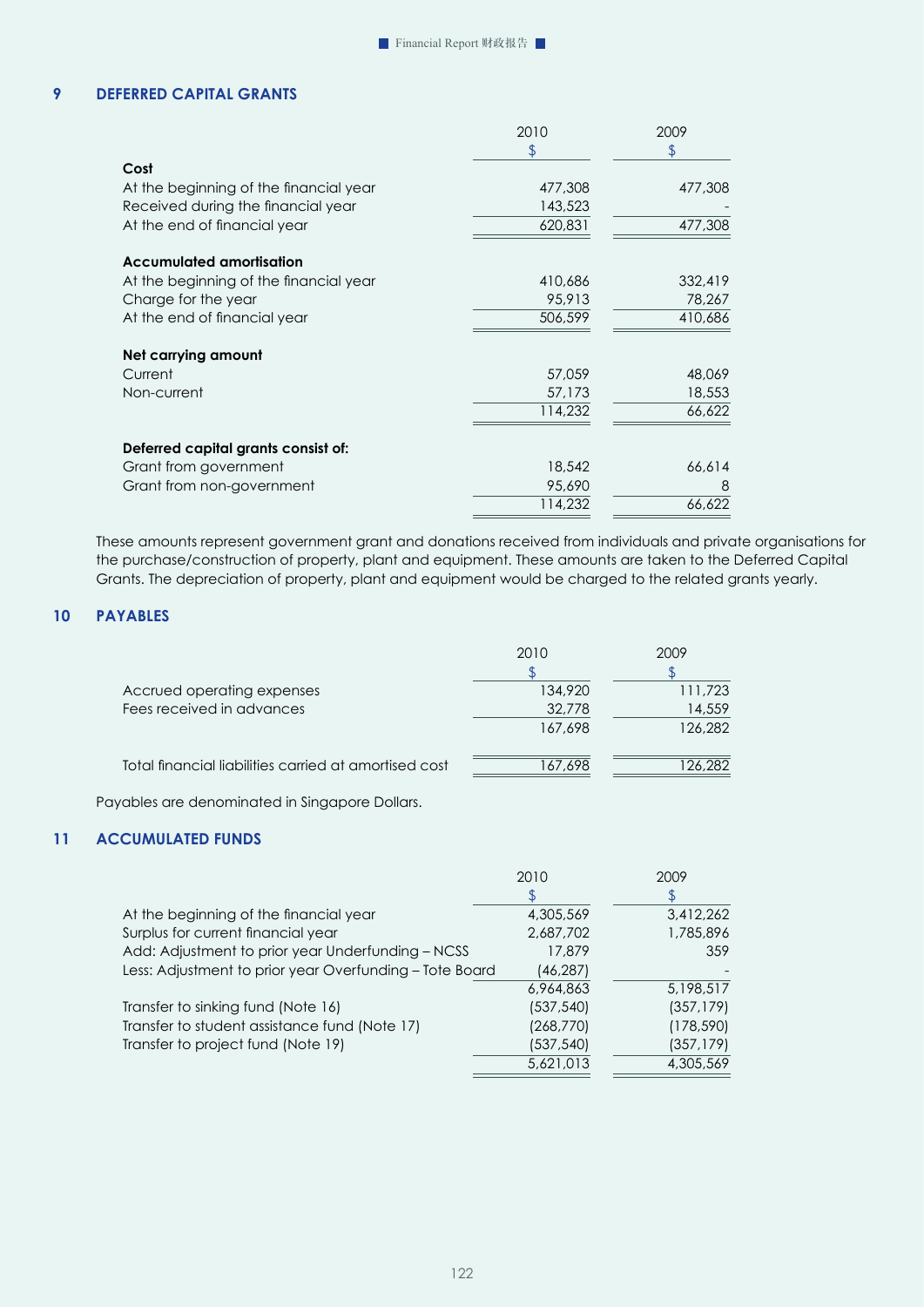# **12 PROJECT RESERVES**

|                                                                           | 2010              | 2009   |
|---------------------------------------------------------------------------|-------------------|--------|
| Programme development fund<br>At the beginning of financial year          | 28,844            | 28,844 |
| Less: Expenses for the financial year<br>At the end of the financial year | (20,004)<br>8,840 | 28,844 |

These reserves are contributions set aside for school operations expenses and upgrading work.

# **13 SCHOOL BUILDING FUND**

|                                        | 2010      | 2009      |
|----------------------------------------|-----------|-----------|
|                                        |           |           |
| Cost                                   |           |           |
| At the beginning of the financial year | 8,113,244 | 7,852,051 |
| Received during the financial year     |           | 261,193   |
| At the end of financial year           | 8.113.244 | 8,113,244 |
| Accumulated amortisation               |           |           |
| At the beginning of the financial year | 633,388   | 471,123   |
| Charge for the year                    | 162,265   | 162,265   |
| At the end of financial year           | 795,653   | 633,388   |
| Net carrying amount                    | 7,317,591 | 7,479,856 |
| School building fund consists of:      |           |           |
| Grant from government                  | 4,658,235 | 4,761,403 |
| Grant from non-government              | 2,659,356 | 2,718,453 |
|                                        | 7.317.591 | 7,479,856 |

The school building fund was set up for the purpose of construction of the school building. 90% of the cost of construction of the school building was funded by Ministry of Education and the other 10% was funded by the related party, Metta Welfare Associaton. The construction of the school building was completed in year 2005.

During the prior financial year, the School set up a training kitchen. 95% of the cost was funded by Ministry of Education and the other 5% by the School.

# **14 STAFF TRAINING VOTE**

|                                        | 2010     | 2009     |
|----------------------------------------|----------|----------|
|                                        |          |          |
| At the beginning of the financial year | 137,215  | 123,836  |
| Add: Grant received                    | 84,425   | 78,375   |
|                                        | 221,640  | 202,211  |
| Less: Expenses for the financial year  | (48,643) | (64,996) |
| At the end of the financial year       | 172.997  | 137,215  |

From the financial year ended 31 March 2006, the above Staff Training Vote will be funded solely by Ministry of Education. A sum of \$1,100 is allocated to each staff to receive appropriate training and improve service quality.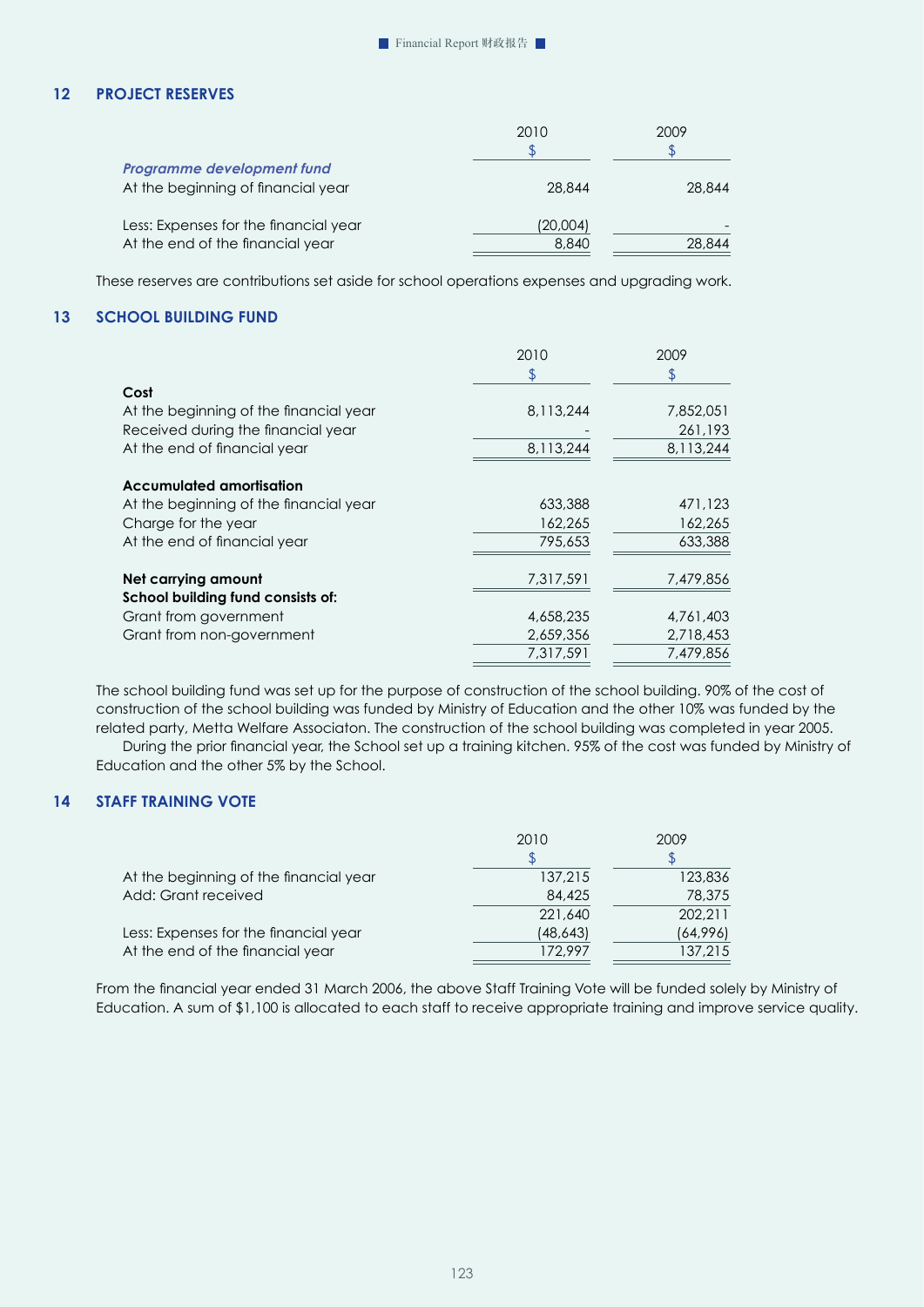# **15 OPPORTUNITY FUND**

|                                        | 2010    | 2009     |
|----------------------------------------|---------|----------|
|                                        |         |          |
| At the beginning of the financial year | 5,453   | 20,626   |
| Add: Grant received                    | 14,526  | 5,453    |
|                                        | 19.979  | 26.079   |
| Less: Expenses for the financial year  | (9,008) | (20,626) |
| At the end of the financial year       | 10.971  | 5,453    |
|                                        |         |          |

The Opportunity Fund is an initiative by Ministry of Education, starting from the financial year ended 31 March 2007, where funds are allocated to students in need.

# **16 SINKING FUND**

|                                          | 2010     | 2009    |
|------------------------------------------|----------|---------|
|                                          |          |         |
| At the beginning of the financial year   | 748.549  | 391,370 |
| Transfer from accumulated fund (Note 11) | 537,540  | 357.179 |
| At the end of the financial year         | .286.089 | 748,549 |

The sinking fund is set up for major repairs and maintenance of the School Building.

# **17 STUDENT ASSISTANCE FUND**

|                                           | 2010     | 2009      |
|-------------------------------------------|----------|-----------|
|                                           |          |           |
| At the beginning of the financial year    | 380,920  | 241,258   |
| Transfer from accumulated funds (Note 11) | 268,770  | 178,590   |
|                                           | 649,690  | 419,848   |
| Less: Expenses                            | (45,039) | (38, 928) |
| At the end of the financial year          | 604,651  | 380,920   |
|                                           |          |           |

The student assistance fund is set up to provide financial assistance for needy pupils.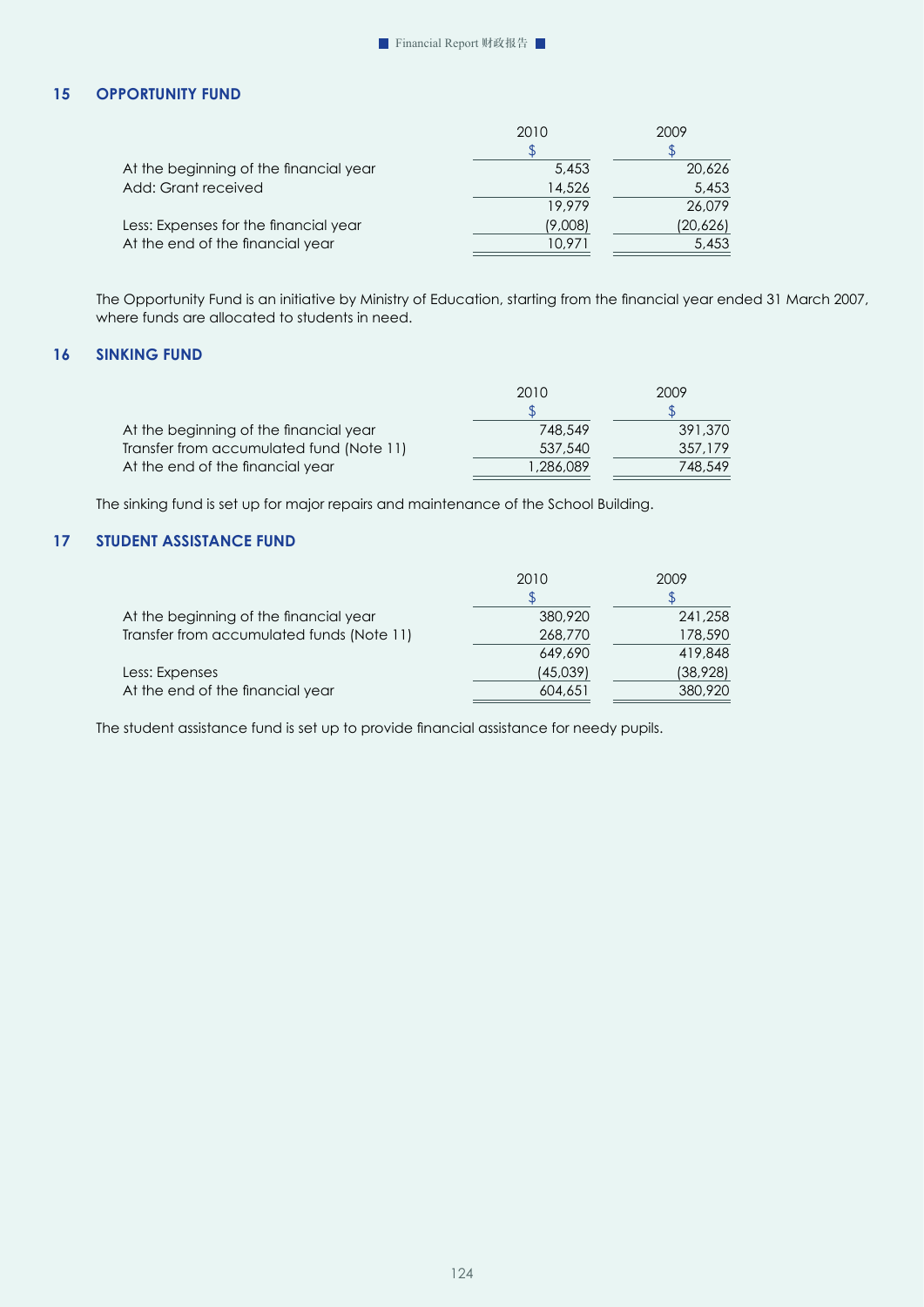# **18 CURRICULUM ENHANCEMENT FUND**

|                                        | 2010     | 2009 |
|----------------------------------------|----------|------|
|                                        |          |      |
| At the beginning of the financial year |          |      |
| Add: Grant received                    | 80,000   |      |
|                                        | 80,000   |      |
| Less: Expenses for the financial year  | (78,841) |      |
| At the end of the financial year       | 1.159    |      |
|                                        |          |      |

This fund was set up to promote and sustain school-based initiatives in enhancing the quality of the school curriculum and co-curriculum.

## **19 PROJECT FUND**

|                                           | 2010    | 2009    |
|-------------------------------------------|---------|---------|
|                                           |         |         |
| At the beginning of the financial year    | 357,179 |         |
| Transfer from accumulated funds (Note 11) | 537,540 | 357,179 |
| At the end of the financial year          | 894,719 | 357,179 |

This fund was approved by School Management Committee to set aside for school building extension, school improvement and upgrading works, also for projects / programmes that will meet the needs of the pupils.

# **20 DESIGNATED DONATION**

Donations-in-kind received during the financial year are as follows:

|                                  | 2010   | 2009  |
|----------------------------------|--------|-------|
|                                  |        |       |
| School uniforms & fees           | 5,000  | 5,285 |
| Arts Programme / Performing Arts | 5,523  | 388   |
| Sports Programme                 | 3,500  |       |
| <b>Teachers' Day Celebration</b> | 200    | 2,390 |
|                                  | 14,223 | 8.063 |

# **21 RENTAL (EXCLUDING LAND RENTAL)**

Rental expenses for photocopier machines for the School was \$3,883 and \$1,284 for the years ended 31 March 2010 and 2009 respectively.

 The rental expenses for the land amounting to \$399,024 and \$395,899 for the years ended 31 March 2010 and 2009 were fully funded by MOE. The School has given consent for the full funding to be remitted from MOE to Metta Welfare Association. Hence the School does not recognise both rental expenses and rental grants in its income and expenditure statement. The rental expenses for the land were recognised in Metta Welfare Association's financial statements.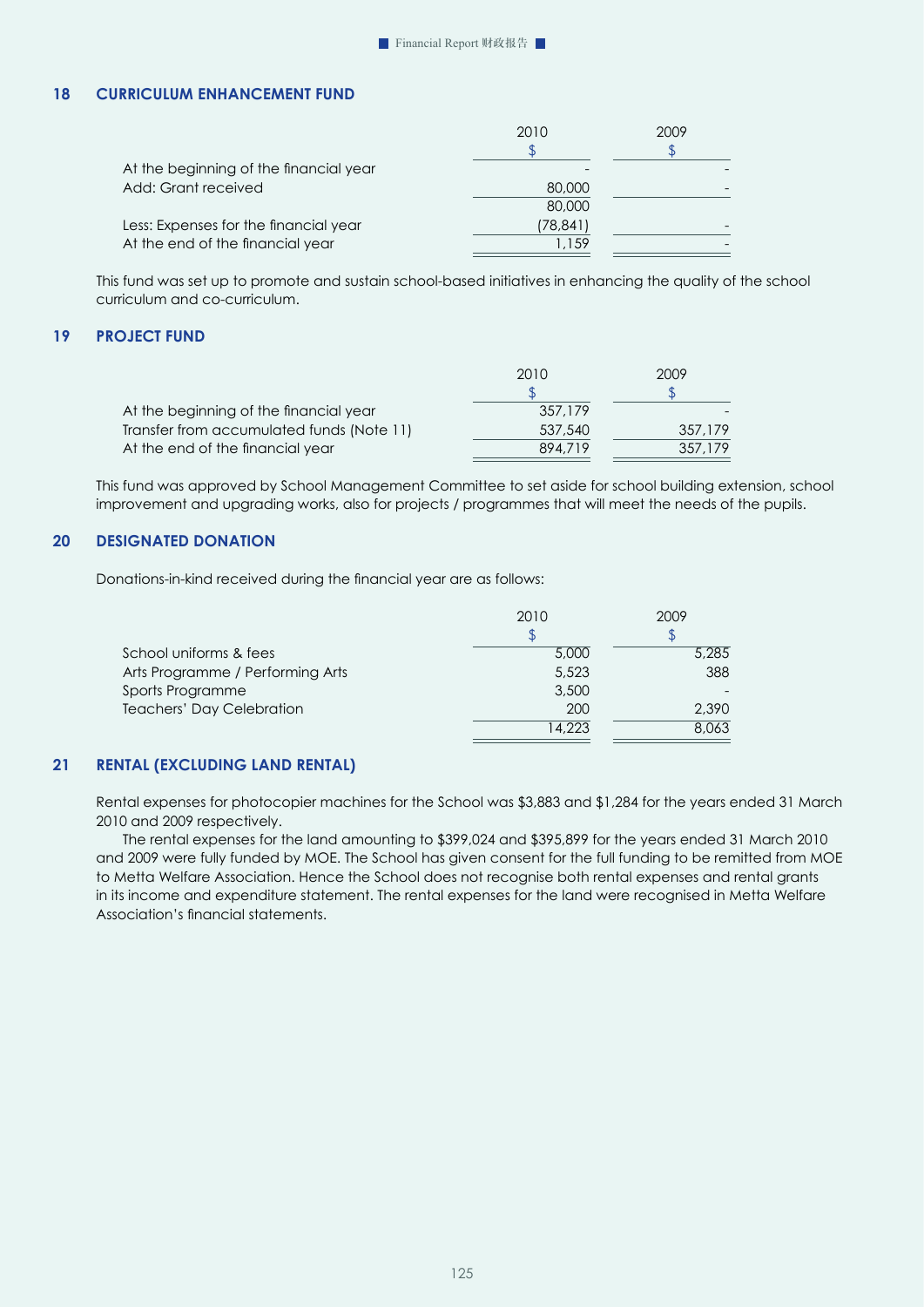# **22 TOTEBOARD'S FUNDING ON STUDENTS DOING VOCATIONAL/ MAINSTREAM SECONDARY CURRICULUM**

The ToteBoard's Funding on students doing Vocational/ Mainstream Secondary Curriculum for the financial year ended 31 March 2010 are as follow:

|                                                      | 2010                    | 2009      |
|------------------------------------------------------|-------------------------|-----------|
|                                                      | $\sqrt[6]{\frac{1}{2}}$ | \$        |
| Income:                                              |                         |           |
| Donations                                            | 15                      |           |
| School fees                                          | 13,200                  | 8,860     |
| <b>Total Income</b>                                  | 13,215                  | 8,860     |
| <b>Expenditure:</b>                                  |                         |           |
| Salaries and allowances                              | 112,336                 | 72,080    |
| Maintenance                                          | 4,949                   | 1,777     |
| Rental (excluding land rental)                       | 142                     | 29        |
| Supplies and materials                               | 9,058                   | 2,979     |
| Utilities                                            | 3,451                   | 2,689     |
| Communications                                       | 181                     | 107       |
| License fee                                          | 4                       | 2         |
| Insurance                                            | 112                     | 69        |
| Professional and other services                      | 1,202                   | 2,010     |
| Security guards                                      | 453                     | 577       |
| Recruitment                                          | 29                      | 17        |
| Transport                                            | 120                     | 97        |
| <b>Staff Welfare</b>                                 | 1,655                   | 944       |
| School functions                                     | 1,804                   | 1,270     |
| Pupil Welfare                                        | 505                     | 879       |
| PreVocational Program                                | 15,979                  | 3,915     |
| Designated expenses                                  | 521                     | 183       |
| Depreciation                                         | 12,406                  | 6,974     |
| Write off of plant and equipment                     | 675                     | 129       |
| <b>Total Expenditure</b>                             | 165,582                 | 96,727    |
| Net (Deficit) of Income over Expenditure             | (152, 367)              | (87, 867) |
| ToteBoard Grant received during the year             | 192,966                 | 131,471   |
| Grant retained by ToteBoard: 2%                      | 5,124                   | 2,683     |
| Grant for Quarter 4 not received                     | 58,134                  |           |
| <b>Tote Board Grant</b>                              | 256,224                 | 134,154   |
| Final Surplus/(Deficit) less ToteBoard's Grant       | 40,599                  | 46,287    |
| Accumulated funds at the beginning of financial year | 46,287                  |           |
| Adjustment by Tote Board                             | (46, 287)               |           |
| Accumulated funds at the end of financial year       | 40,599                  | 46,287    |

# **23 INCOME TAX**

The School is one of the nine welfare centers provided by Metta Welfare Association which is registered charity under the Charities Act 1982 and is exempted from income tax.